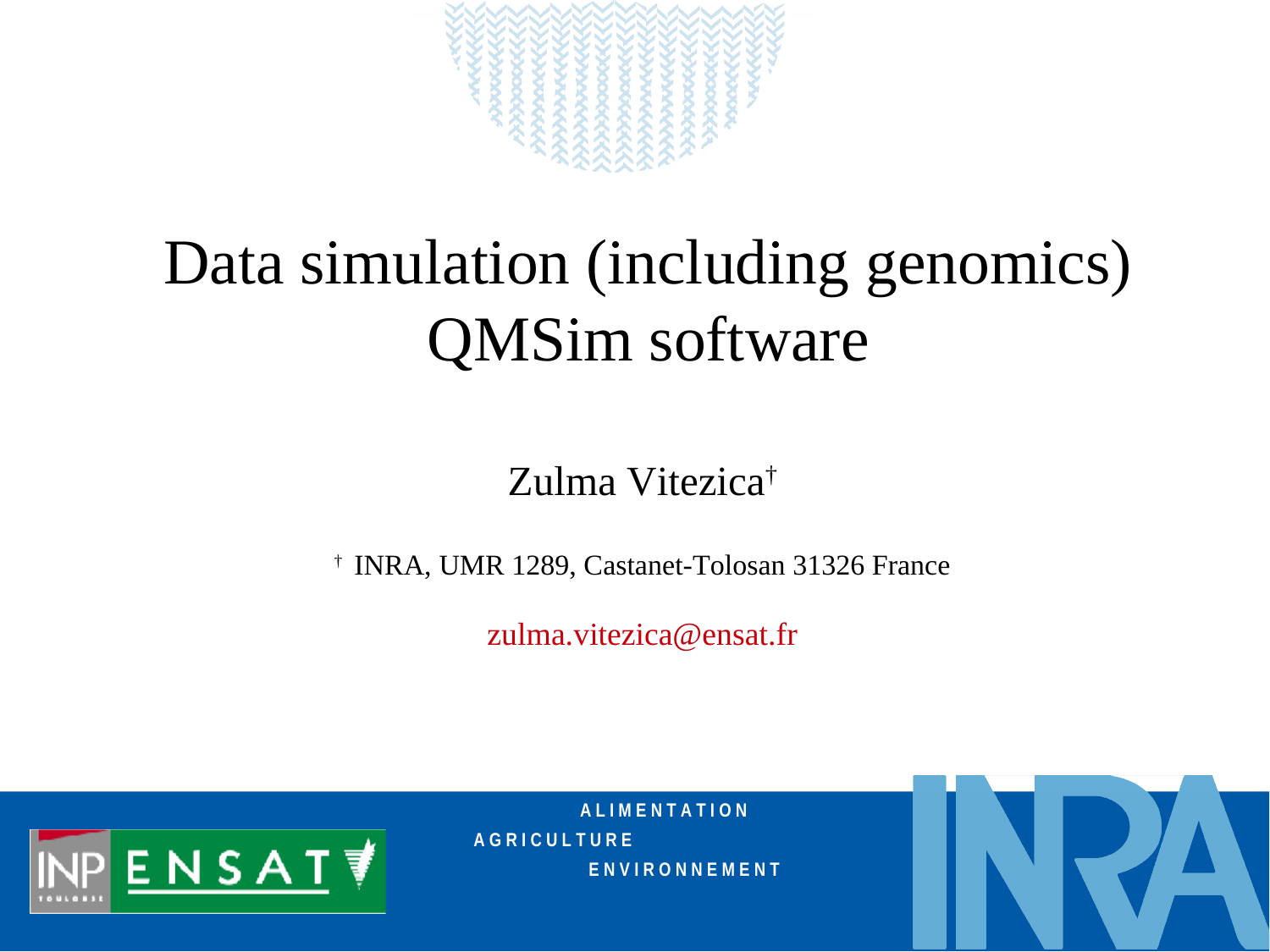# **QMSim**: why to use it ?

 $\checkmark$  It was design to simulate large-scale genotyping data in multiple and complex livestock pedigrees

 $\checkmark$  A wide variety of genome architectures from infinitesimal model to single-locus model

 $\checkmark$  It is a user-friendly tool for simulating data

 $\checkmark$  Computationally efficient in termes of both time and memory

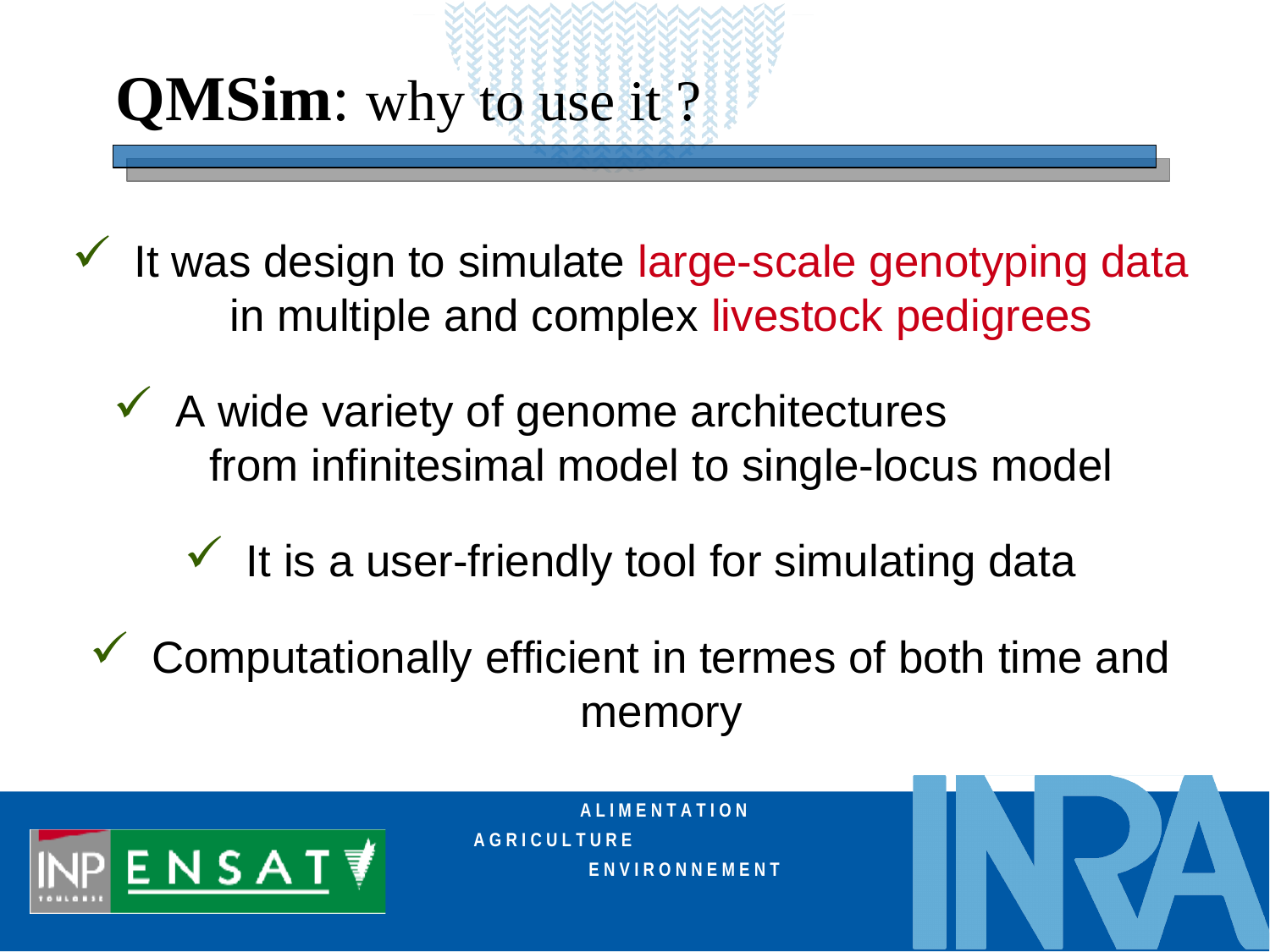# **QMSim†** : where to find it ?

The code is written in C++ language

Executable files are freely available for Windows and Linux platforms at:

<http://www.aps.uoguelph.ca/~msargol/qmsim/>

† Sargolzaei & Schenkel (2009), Bioinformatics 25:680-681.



**A L I M E N T A T I O N A G R I C U L T U R E E N V I R O N N E M E N T**

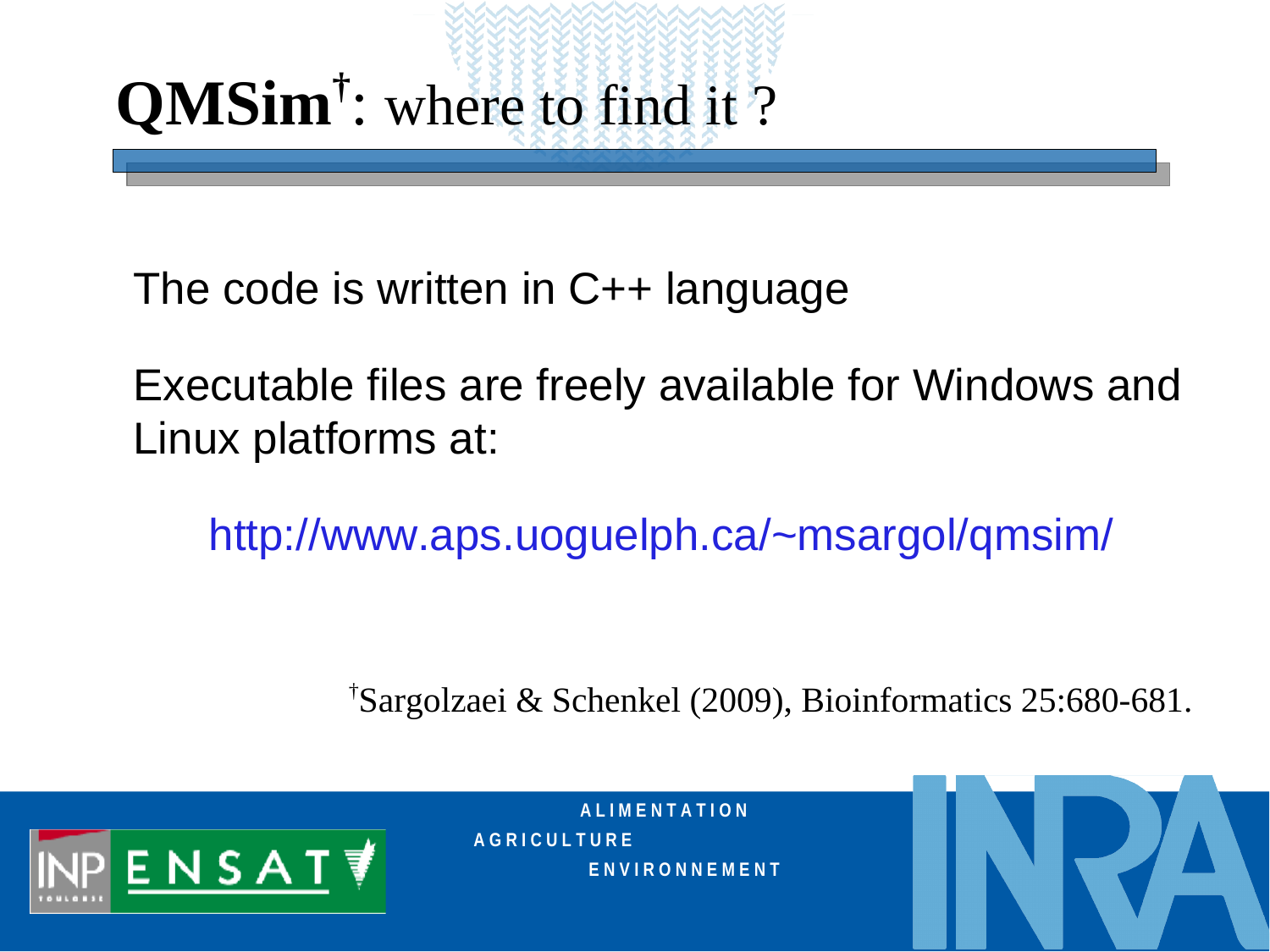#### How the simulation is carried out ?

In 2 steps:

- *First step:* A **historical population** is simulated
	- in order to create initial LD and
	- to establish mutation-drift equilibrium
	- expansion and contraction of the population
- *Second step:* One or multiple **recent population structures** are generated

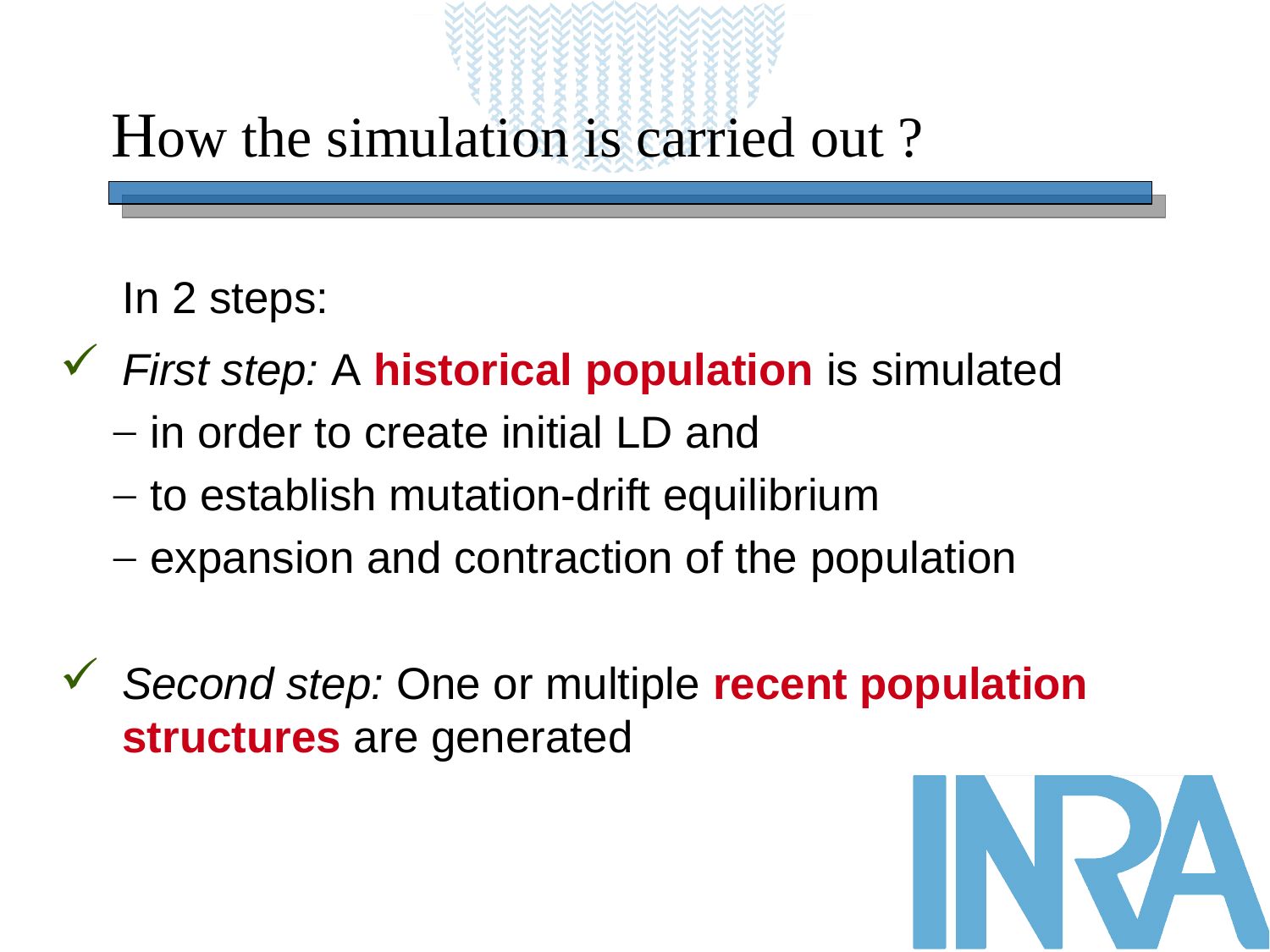#### Parameter file

- $\checkmark$  It must be in ASCII format
- $\checkmark$  It consists of five main sections
- $\checkmark$  The order of commands within each section is not important
- $\checkmark$  All commands end with a semicolon
- $\checkmark$  No semicolon  $\rightarrow$  error message and program exits.

```
/********************************
        Global parameters
 ********************************/
title = "Example 1 - 10k SNP panel1.11/********************************
      Historical population
 *********************************
begin hp;
end_hp;
/********************************
 **Populations
                                **********************************/
begin pop = "p1";
       . . . . ;
end pop;
/********************************
             Genome
                                **********************************/
begin genome;
      . . . . ;
end genome;
/********************************
          Output options
 ********************************/
begin output;
end output;
```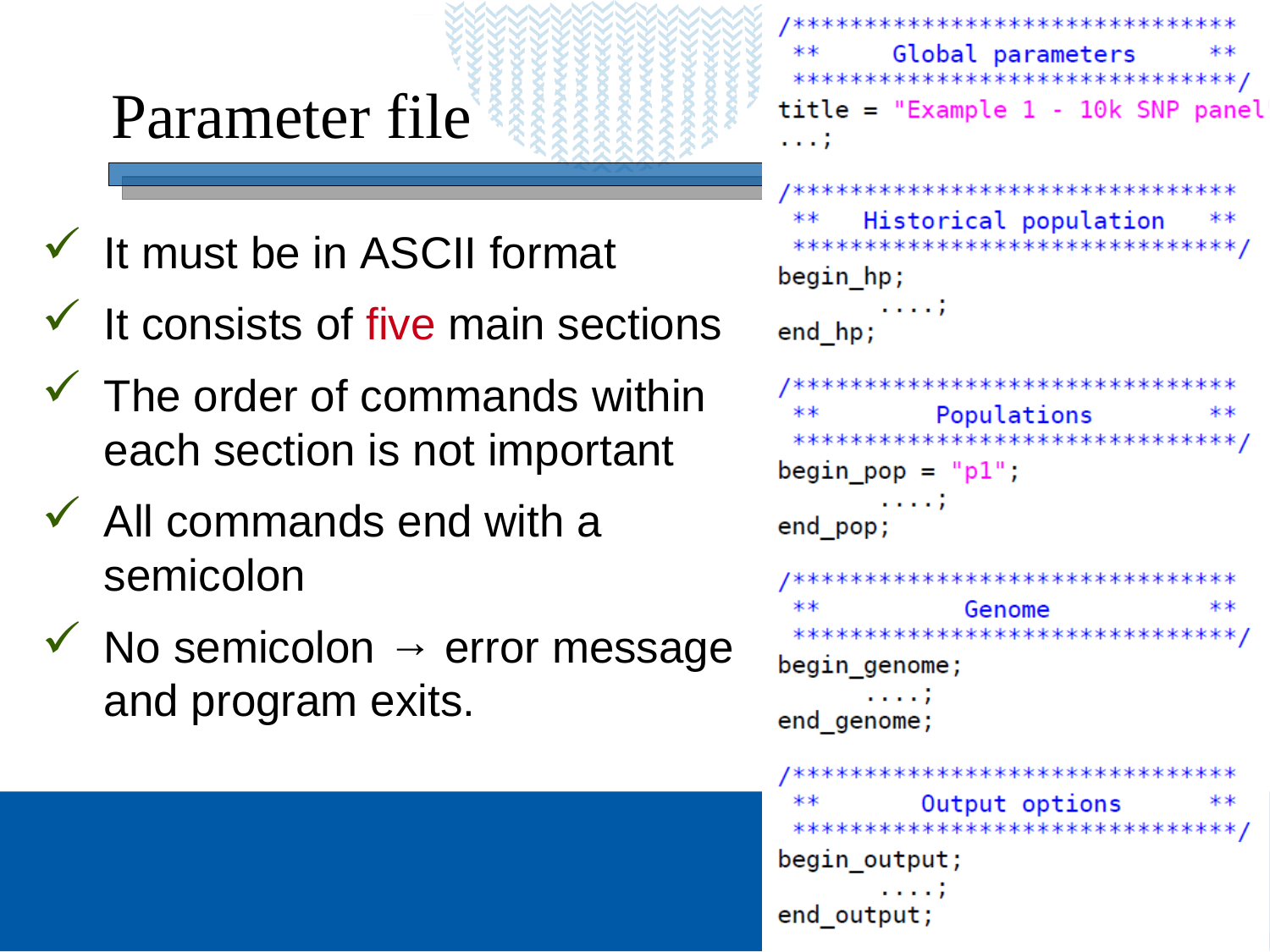## 1. Global parameters section



The random number generator (RNG\*) requires a seed file. If it is not specified  $\rightarrow$  RNG will be seeded from the system clock For each run the initial seed numbers will be backed up in output folder  $\rightarrow$  This allows to repeat the run !

**Parameter file:** ex01.prm **Output folder:** r\_ex01/

```
.---------------------------------------. 
Example 1 - 10k SNP panel
`---------------------------------------'
```
Initial seed is backed up in [r\_ex01/seed]. parameter file is backed up in [r\_ex01/ex01.prm].

**Output** 

\* Mersenne Twister algorithm (Matsumoto & Nishimura, 1998)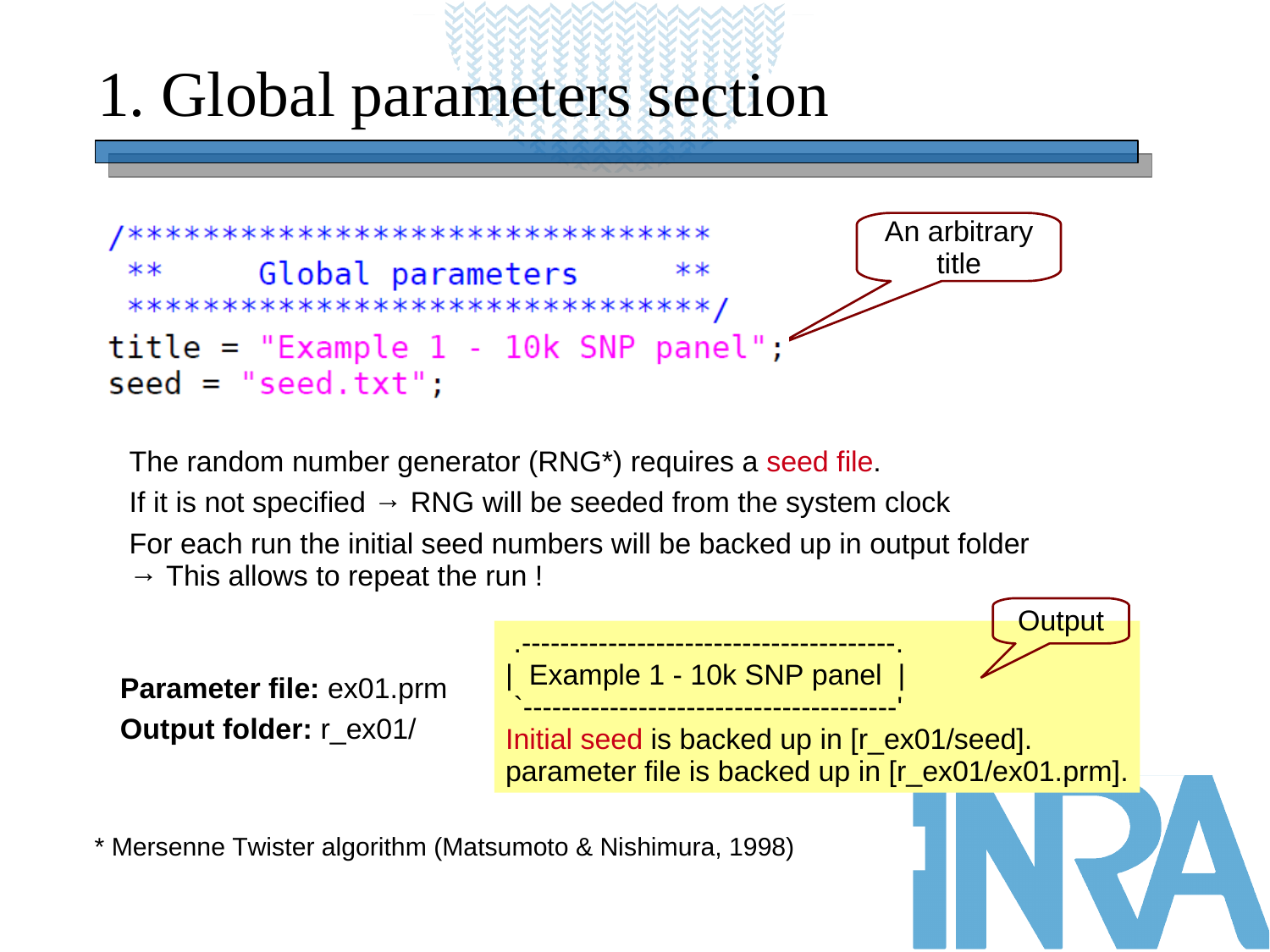#### 1. Global parameters section



$$
title = "Example 8nrep = 1;h2 = 0.2; Only polygenicqtlh2 = 0.0; The effect is simulatedphvar = 1.0;
$$

| $title = "Example 11$                     |                                    |
|-------------------------------------------|------------------------------------|
| nrep<br>$= 1$ .<br>$= 0.2;$ 1<br>h2.      | Both, polygenic<br>and QTL effects |
| $qtlh2 = 0.05;$<br>$\text{b}$ hvar = 1.0; | are simulated                      |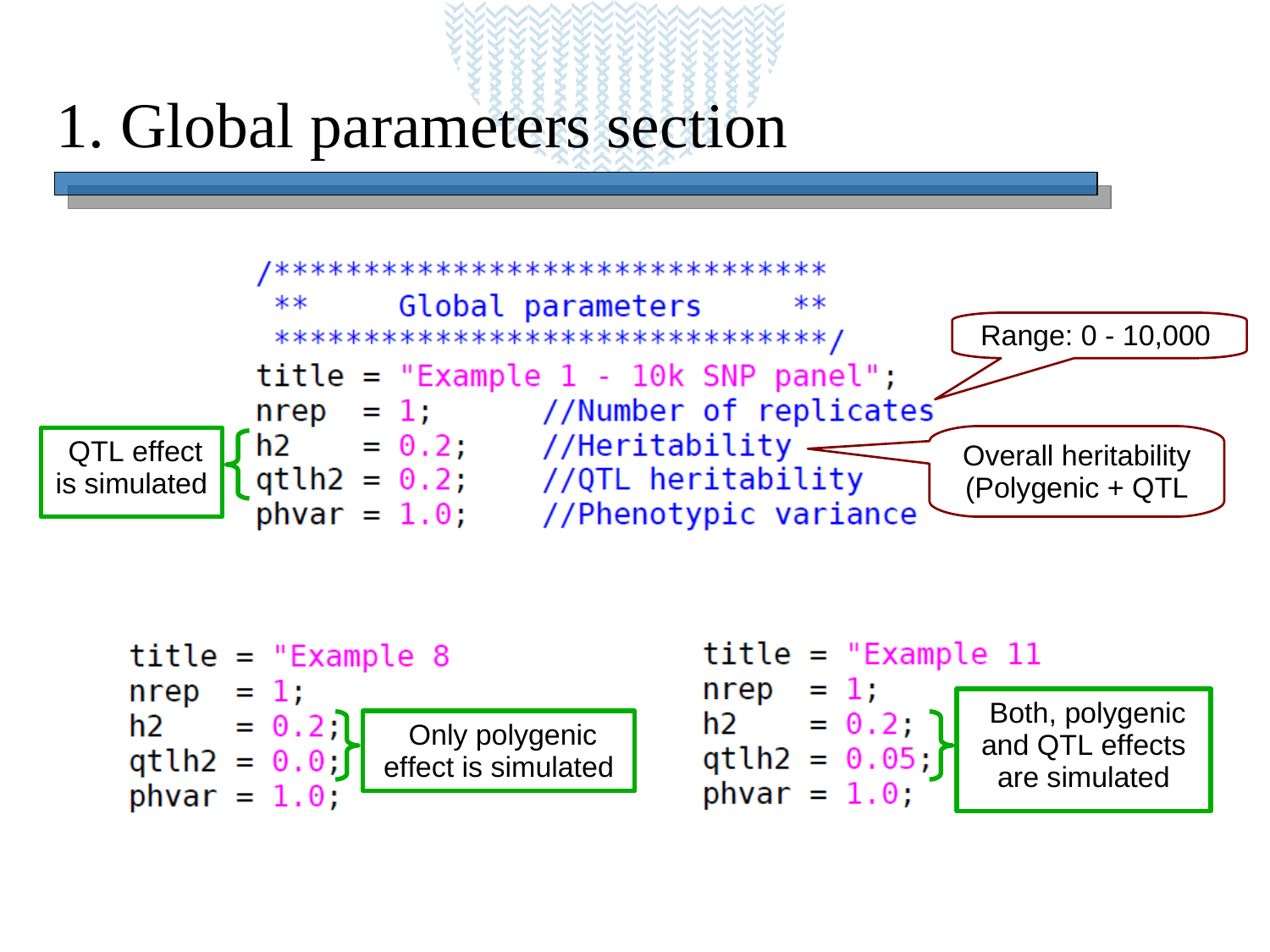## 1. Global parameters section

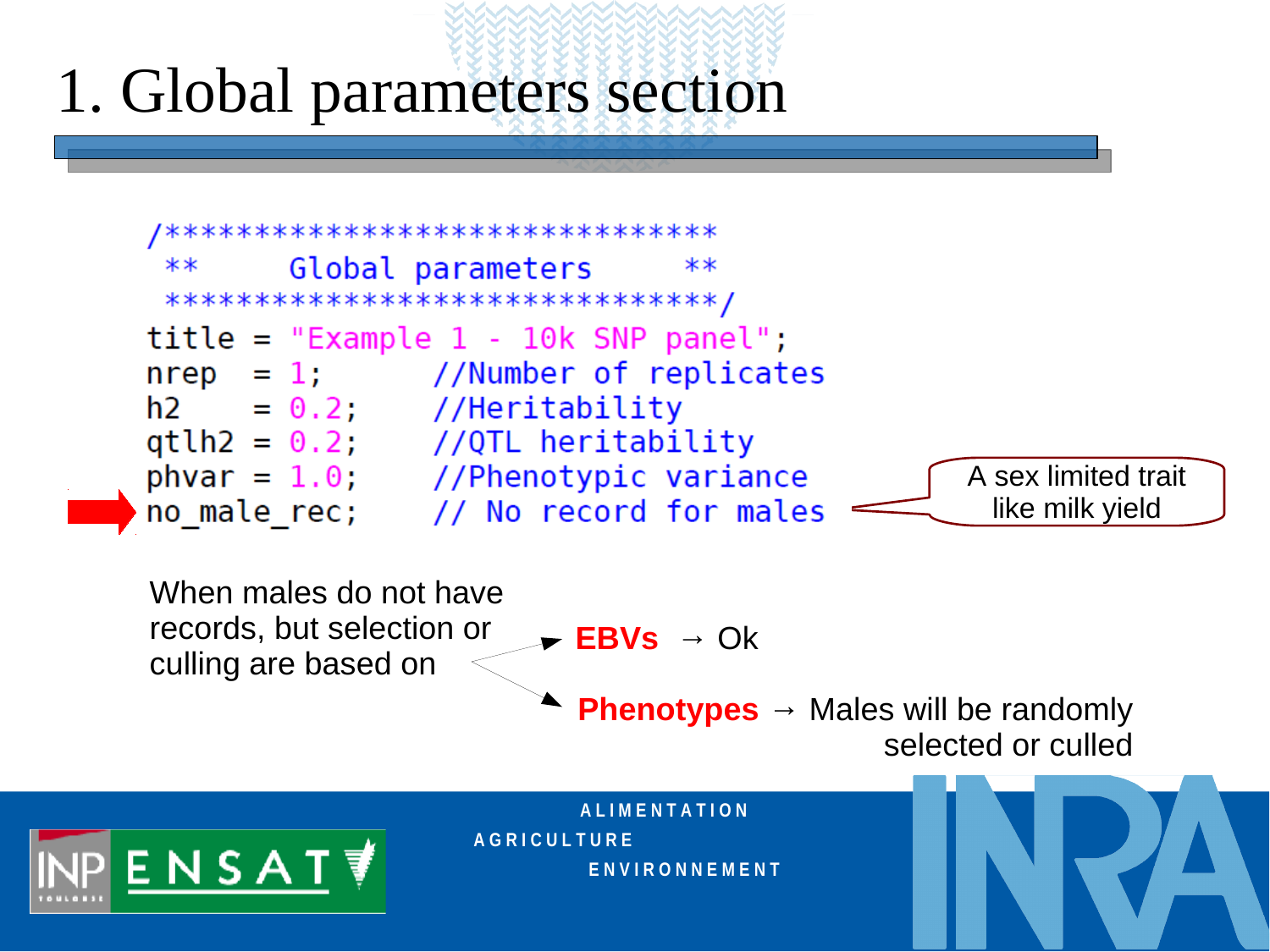



To create initial LD

- **Evolutionary foces: mutation and drift (no selection, no** migration)
- Random mating: union of gametes randomly sampled from the male and female gametic pools
- Discrete generations
- **EXAMPLE 2014** Only a single historical population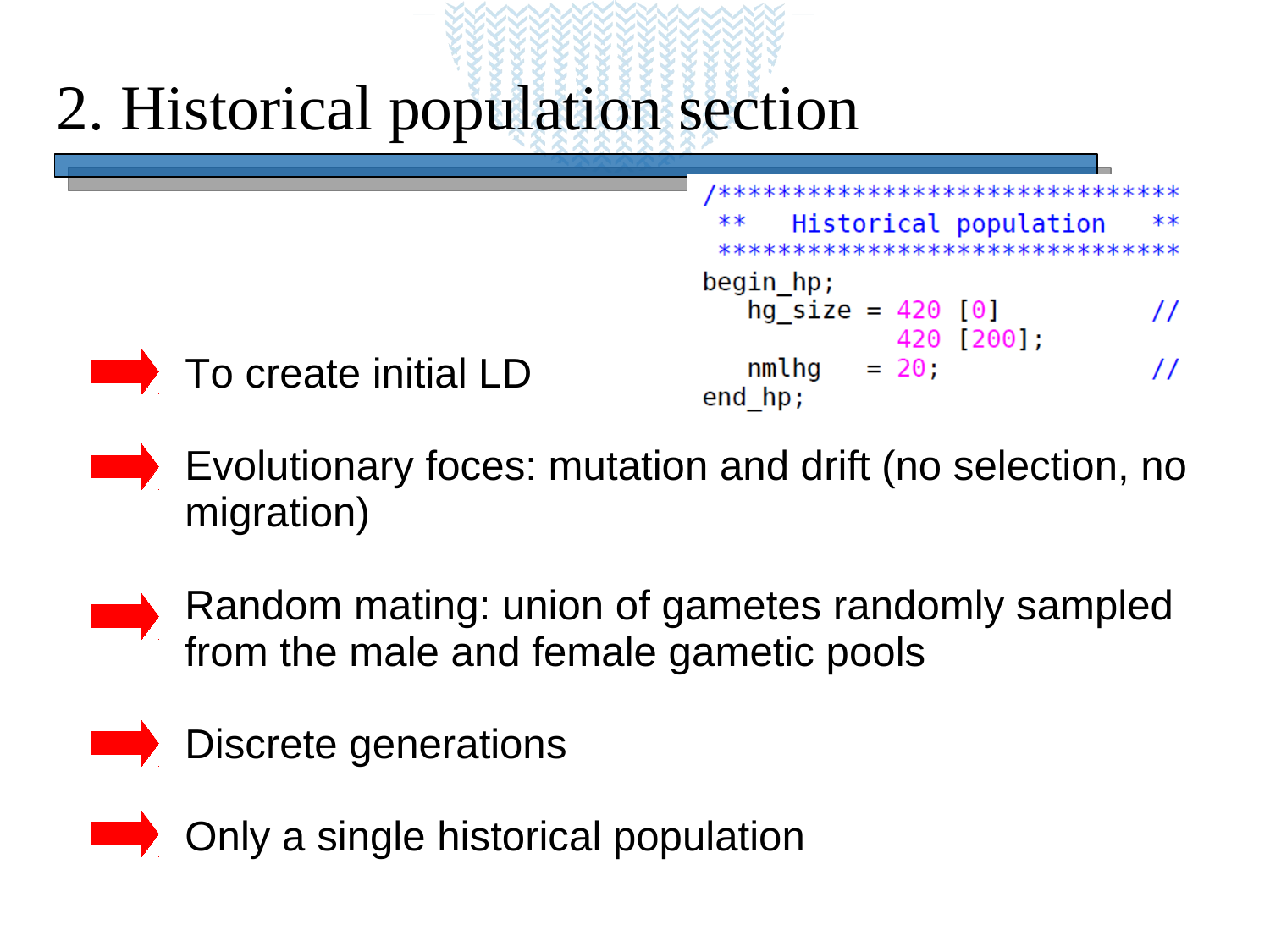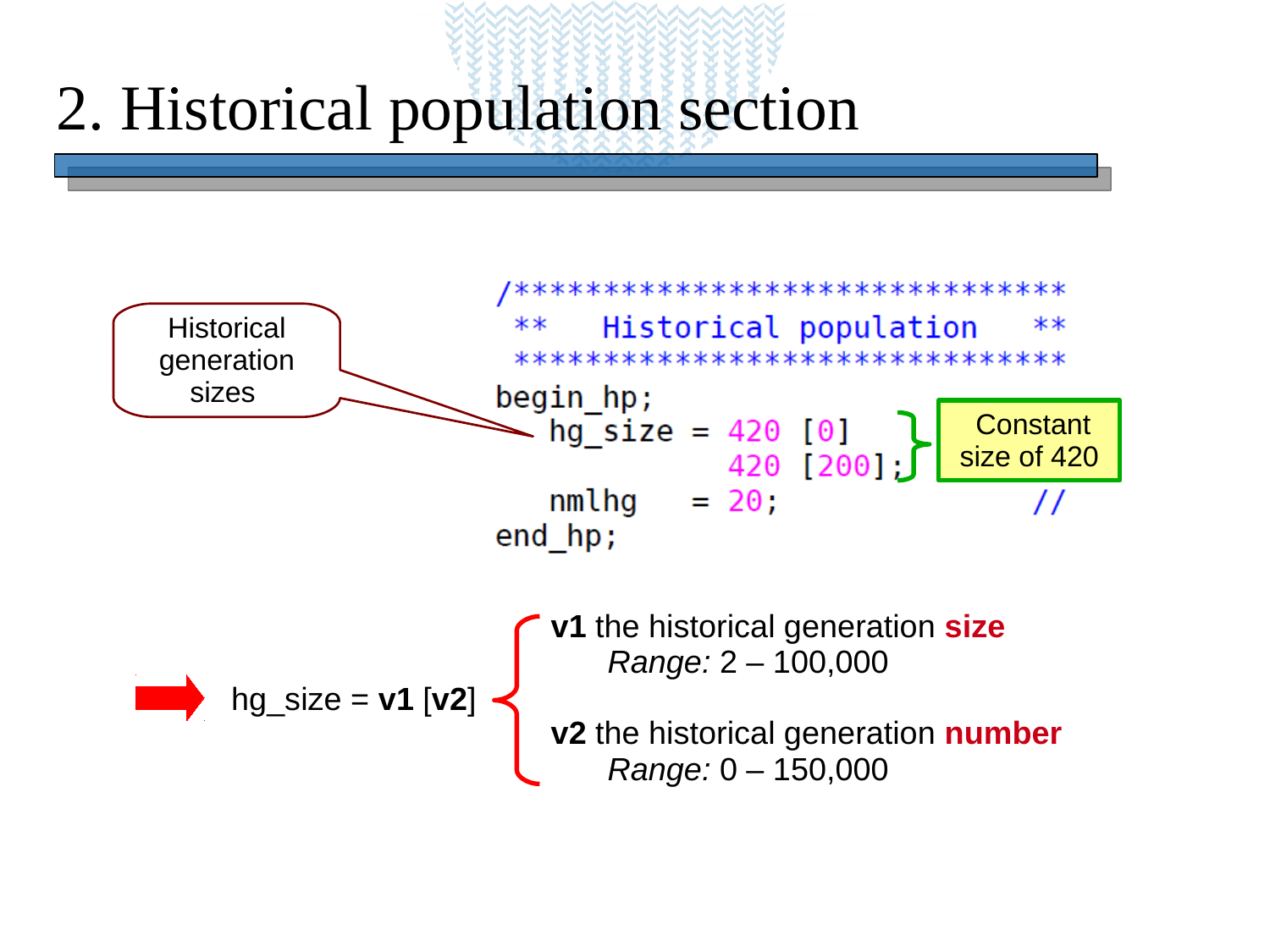

longer distances than in humans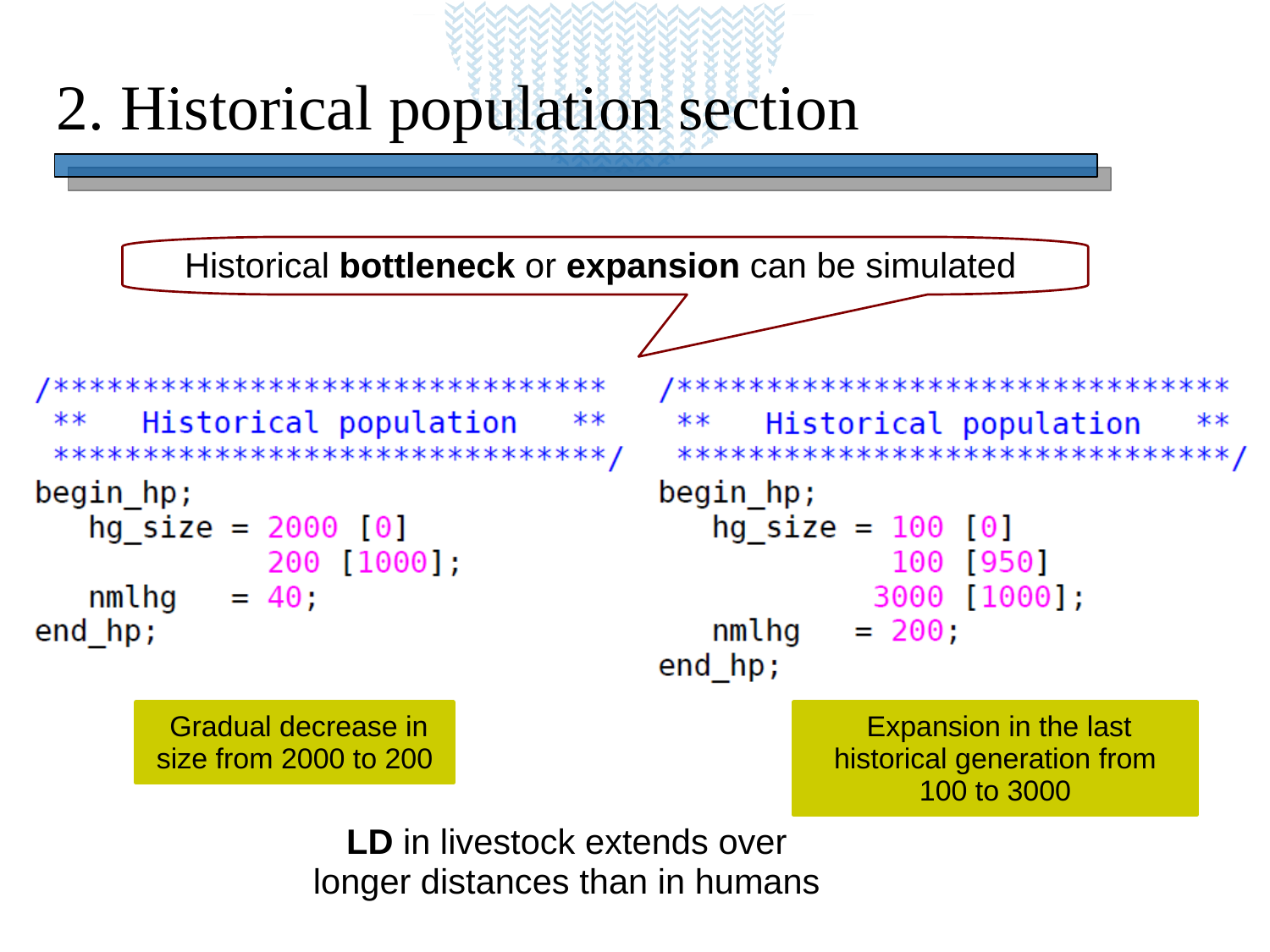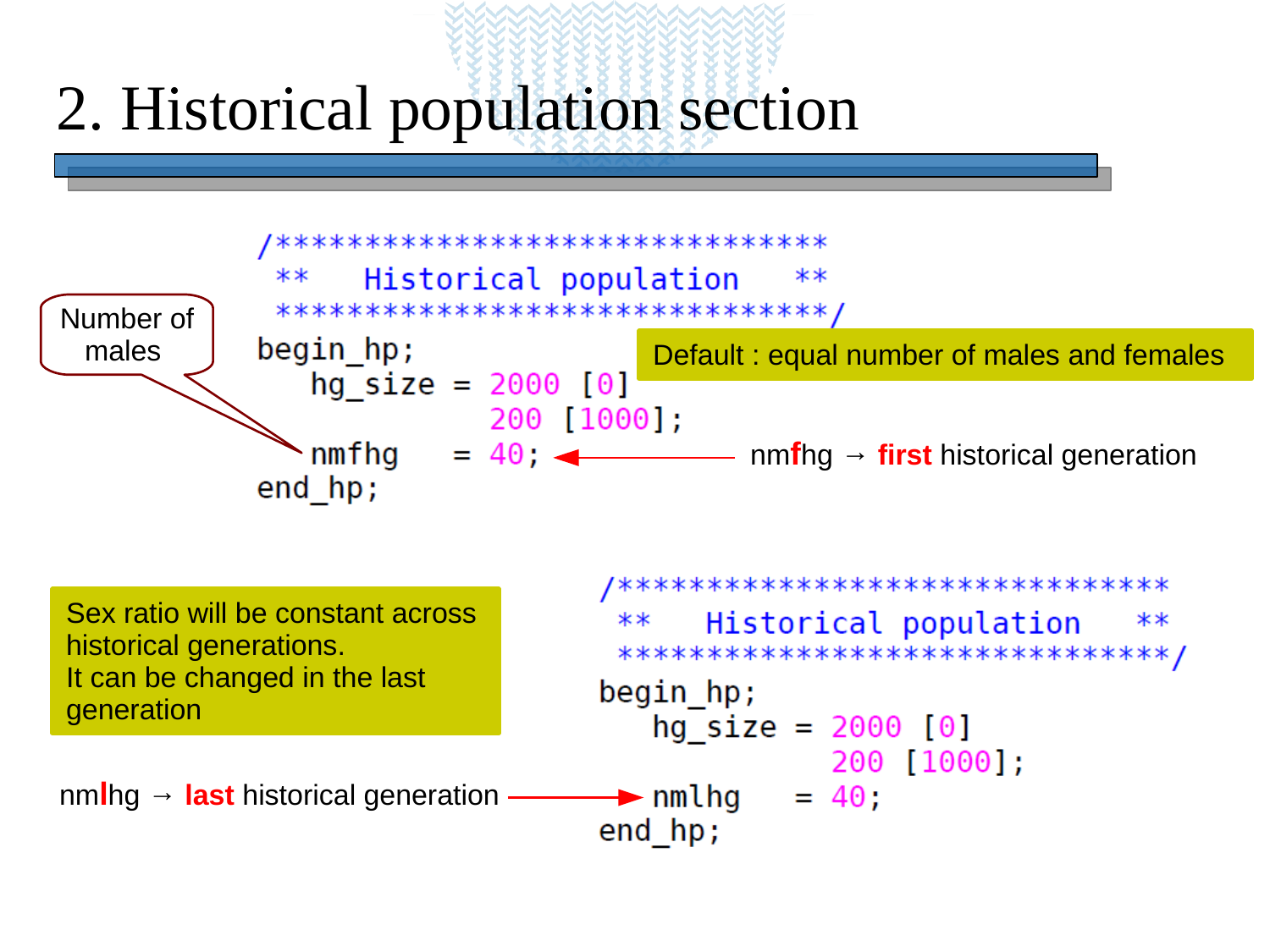

separately (one pedigree for each population) or jointly (by creating one pedigree for all populations) for inbreeding and EBV Multiple recent populations can be analyzed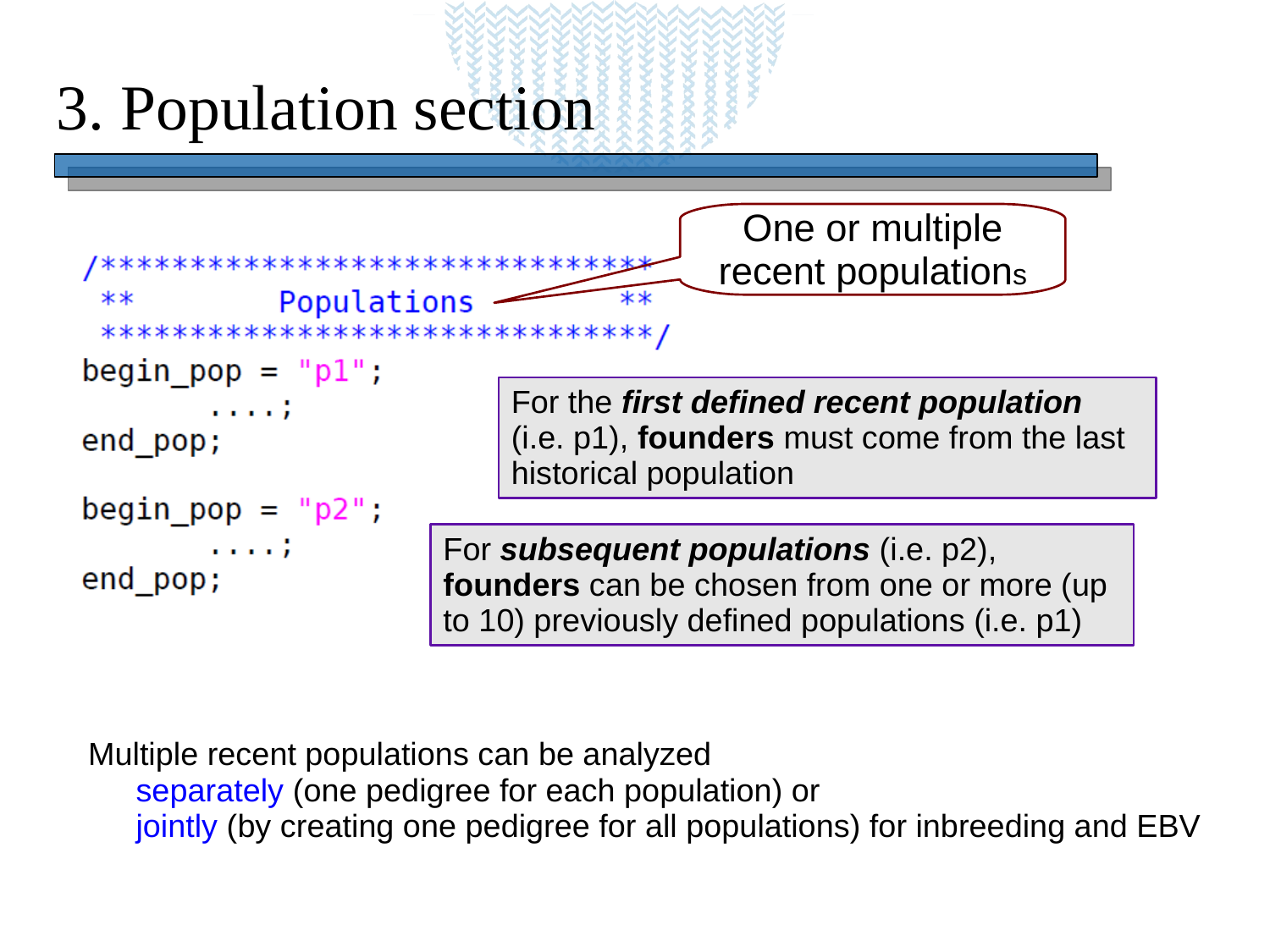

**hp:** historical population (last historical generation)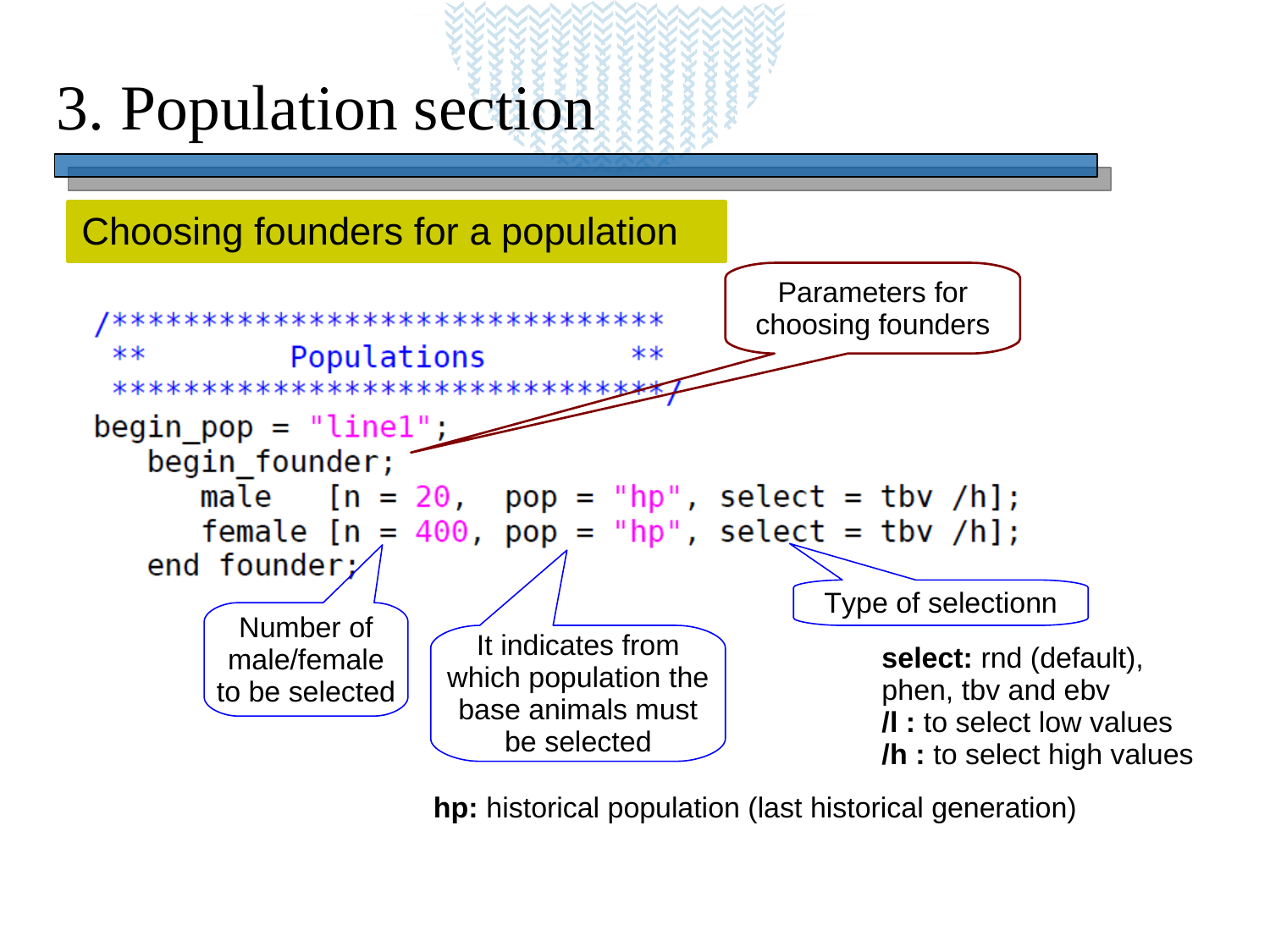```
/********************************
 **Populations
                                                              Choosing founders for a population 
 **********************************
                                                                                                   for F2 design
begin pop = (\text{line1");}begin founder;
          male [n = 20, pop = "hp", select = tbv /h];female [n = 400, pop = "hp", select = tbv /h];end founder;
     ng = 20; //Number of generations
end pop;
begin pop = ("line2");begin founder;
          male [n = 20, pop = "hp", select = tbv /l];female [n = 400, pop = "hp", select = tbv /l];end founder;
                                                                                          Crossing between 
     ng = 20; //Number of generations
                                                                                           populations/lines 
end_pop;
                                                                                                is allowed//Cross between linel and line 2 to generate F2
begin{bmatrix} \text{begin} \\ \text{begin}} \\ \text{begin}} \\ \text{begin}} \\ \text{begin}} \\ \text{begin}} \\ \text{begin}} \\ \text{begin}} \\ \text{begin}} \\ \text{begin}} \\ \text{begin}} \\ \text{begin}} \\ \text{begin}} \\ \text{begin}} \\ \text{begin}} \\ \text{begin}} \\ \text{begin}} \\ \text{begin}} \\ \text{begin}} \\ \text{begin}} \\ \text{begin}} \\ \text{begin}} \\ \text{begin}} \\ \text{begin}} \\ \text{begin}} \\ \text{begin}} \\ \text{begin}} \\ \text{begin}} \\ \text{begin}} \\ \text{begin}} \\ \text{begin}} \\ \text{begin}} \\ \text{begin}} \\ \text{begin}} \\ \text{begin}} \\ \text{begin}}begin founder;
          male [n = 20, pop = \sqrt{ line1", gen = 20];
          female [n = 400, pop \leq "line2", gen = 20];end founder;
     ng = 2; //Number of generations
```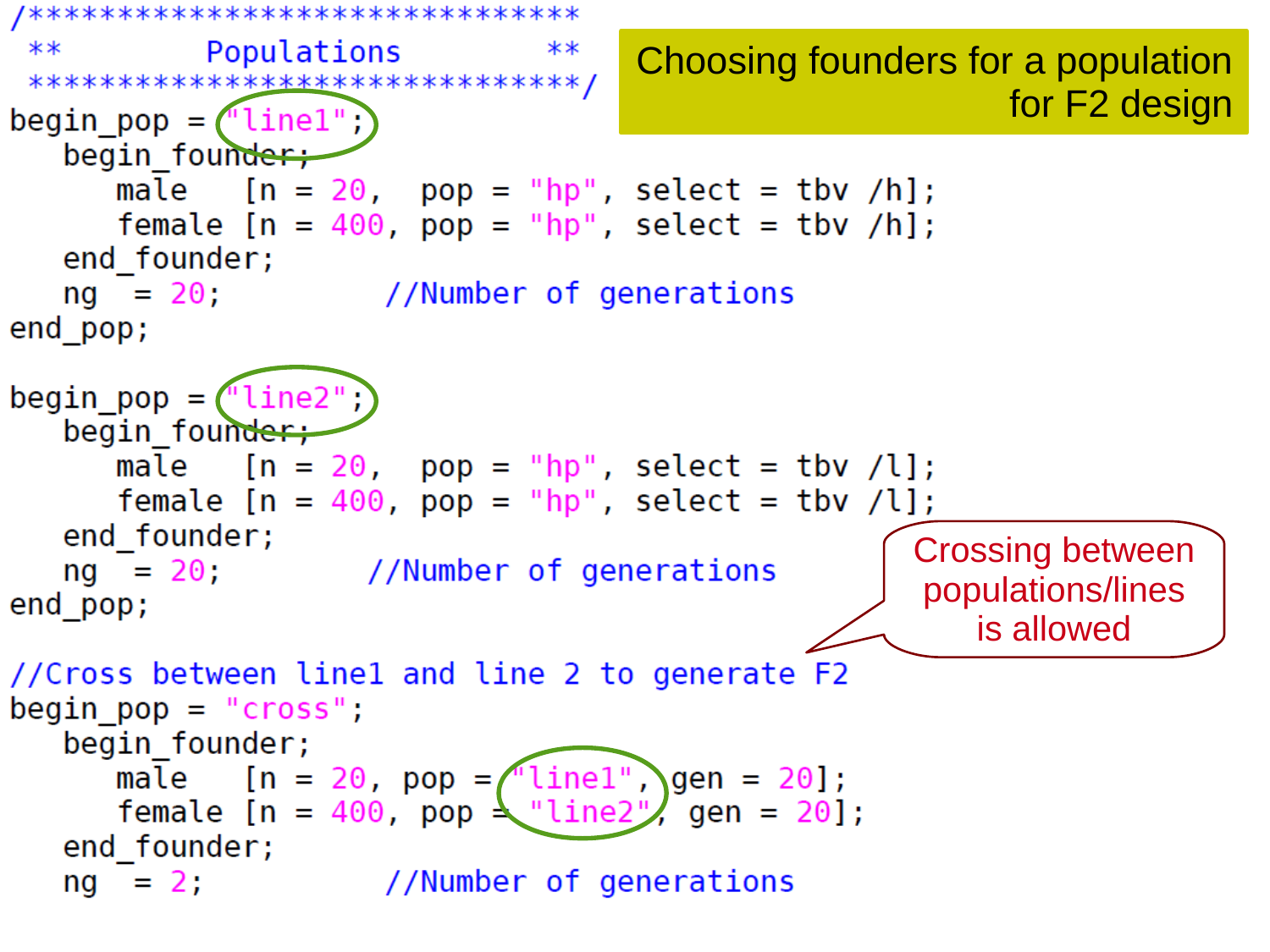```
Choosing founders for a population 
             Populations
 ****for migration************<del>******</del>*************/
begin pop \leq "linel";
   begin_founder;
       male [n = 20, pop = "hp", select = tbv /h];female [n = 400, pop = "hp", select = tbv /h];end_founder;
   ng = 20; //Number of generations
end_pop;
begin_p= \frac{1}{2} \frac{1}{2} \frac{1}{2} \frac{1}{2} \frac{1}{2} \frac{1}{2} \frac{1}{2} \frac{1}{2} \frac{1}{2} \frac{1}{2} \frac{1}{2} \frac{1}{2} \frac{1}{2} \frac{1}{2} \frac{1}{2} \frac{1}{2} \frac{1}{2} \frac{1}{2} \frac{1}{2} \frac{1}{2} \frac{1}{2} \fracbegin founder,
       male [n = 20, pop = "hp", select = tby /l];female [n = 400, pop = "hp", select = tbv /l];Migration can be 
   end founder;
                                                                                 simulated
   ng = 20; //Number of generations
end pop;
//2 males and 10 females from line 2 immigrate to line 1
begin pop = "linel c";
   begin founder;
               \bigcap[n = 8, pop = \bigcaplinel\bigcap gen = 10];
       male
       male [n = 2, pop = "line2", gen = 10]; // 2 male immigrantsfemale [n = 90, pop = "line1", gen = 10];
       female [n = 10, pop = "line2", gen = 10]; //10 female immigrants
   end founder;
   ng = 5; //Number of generations
```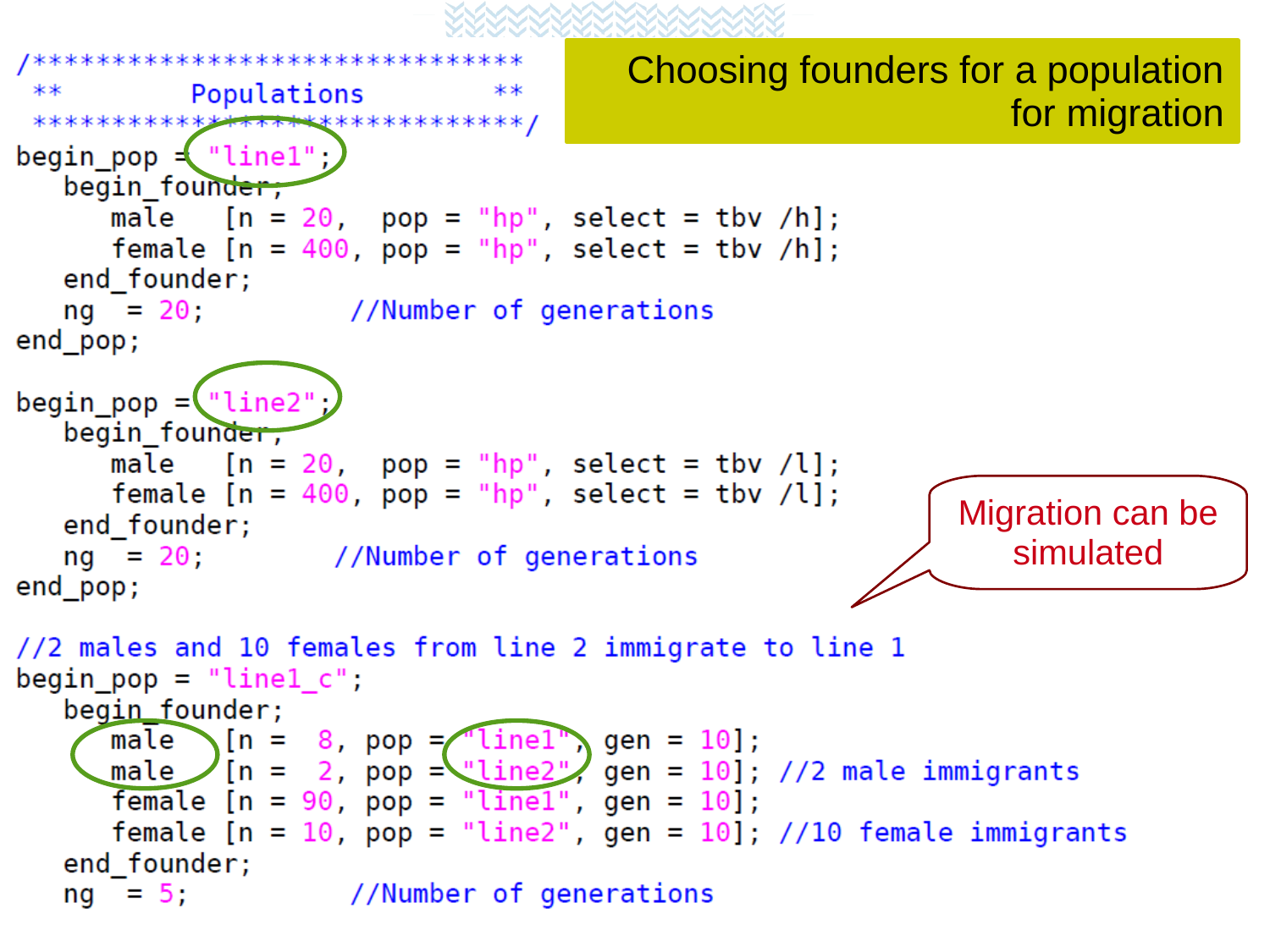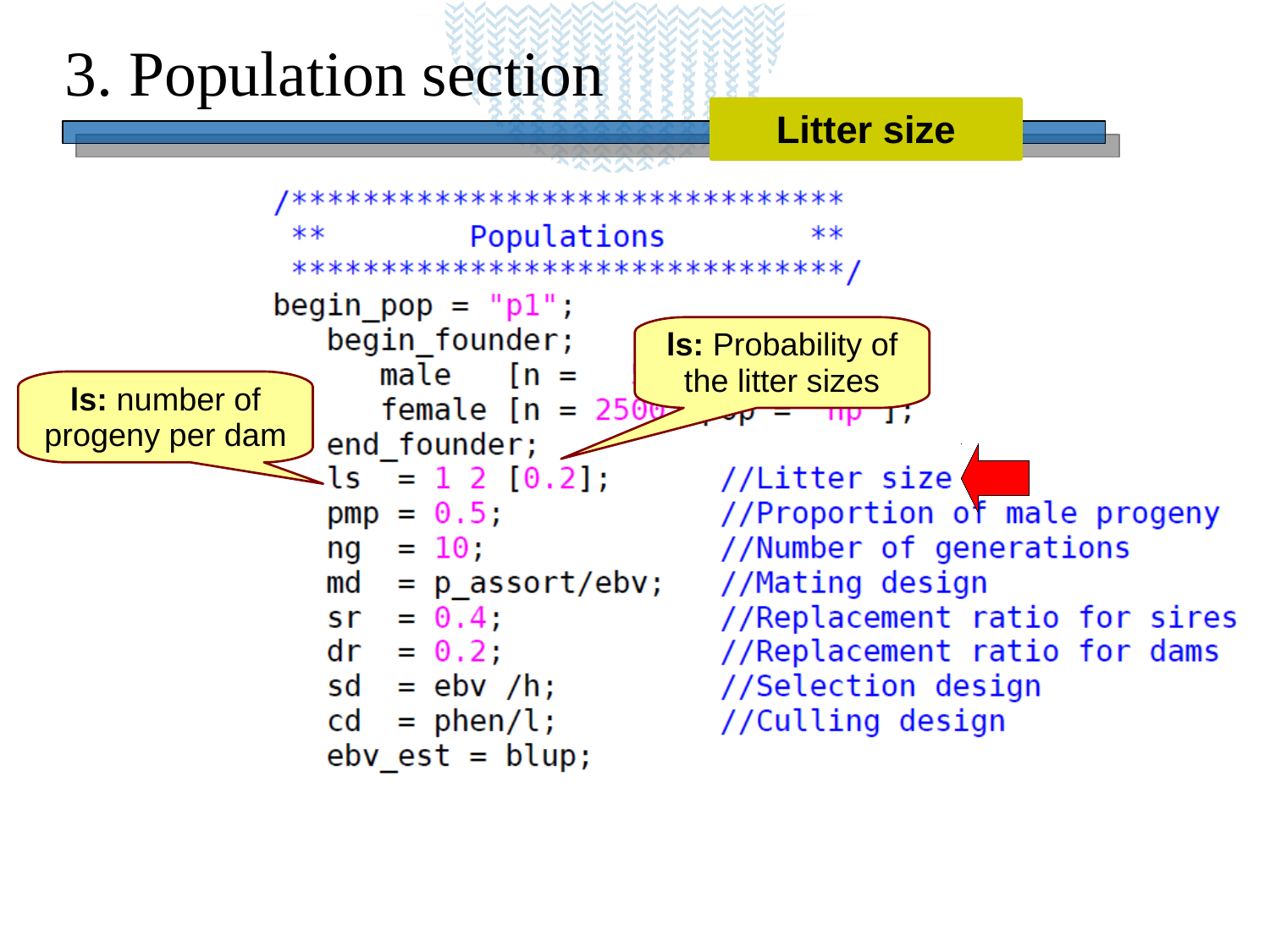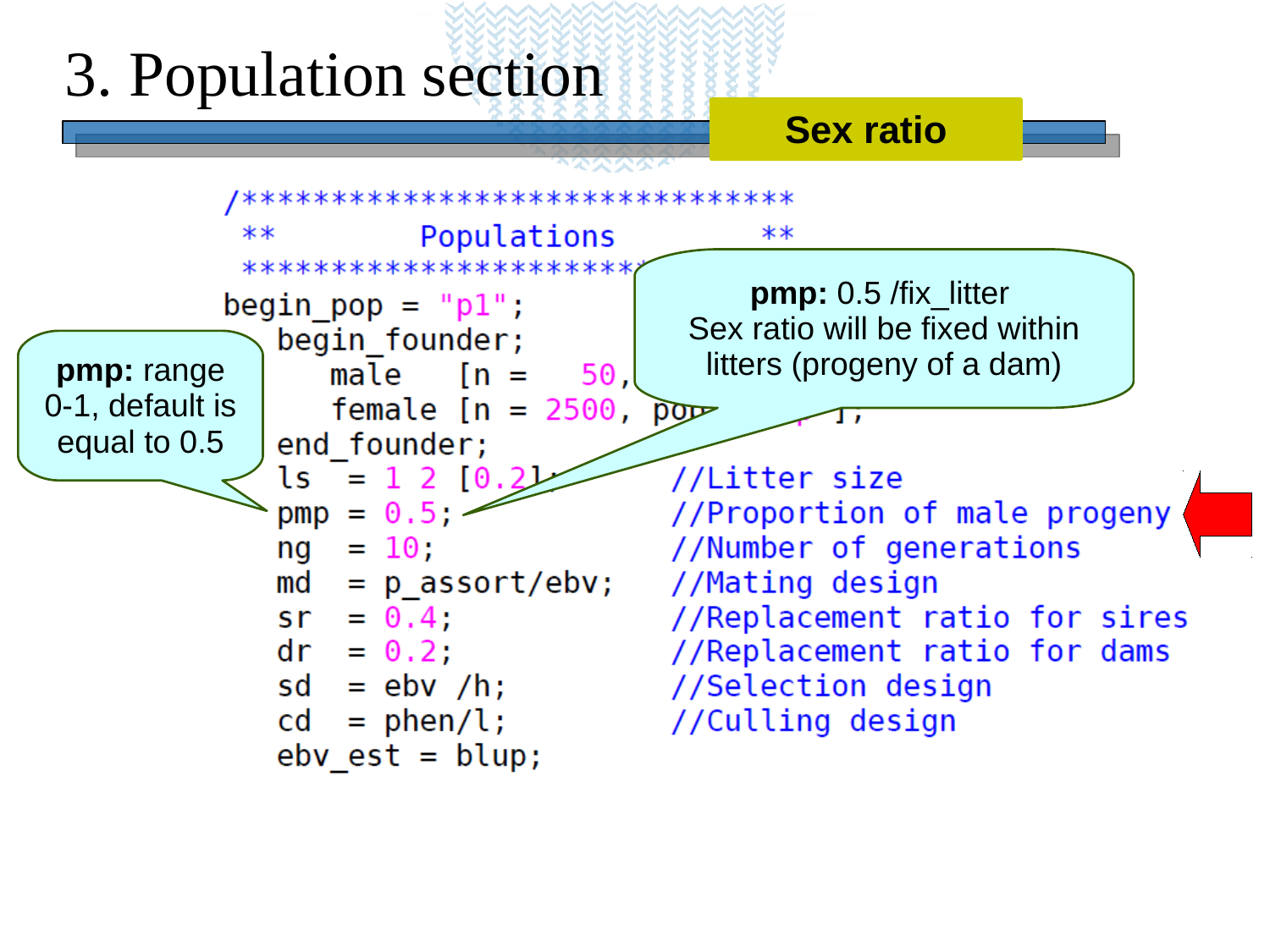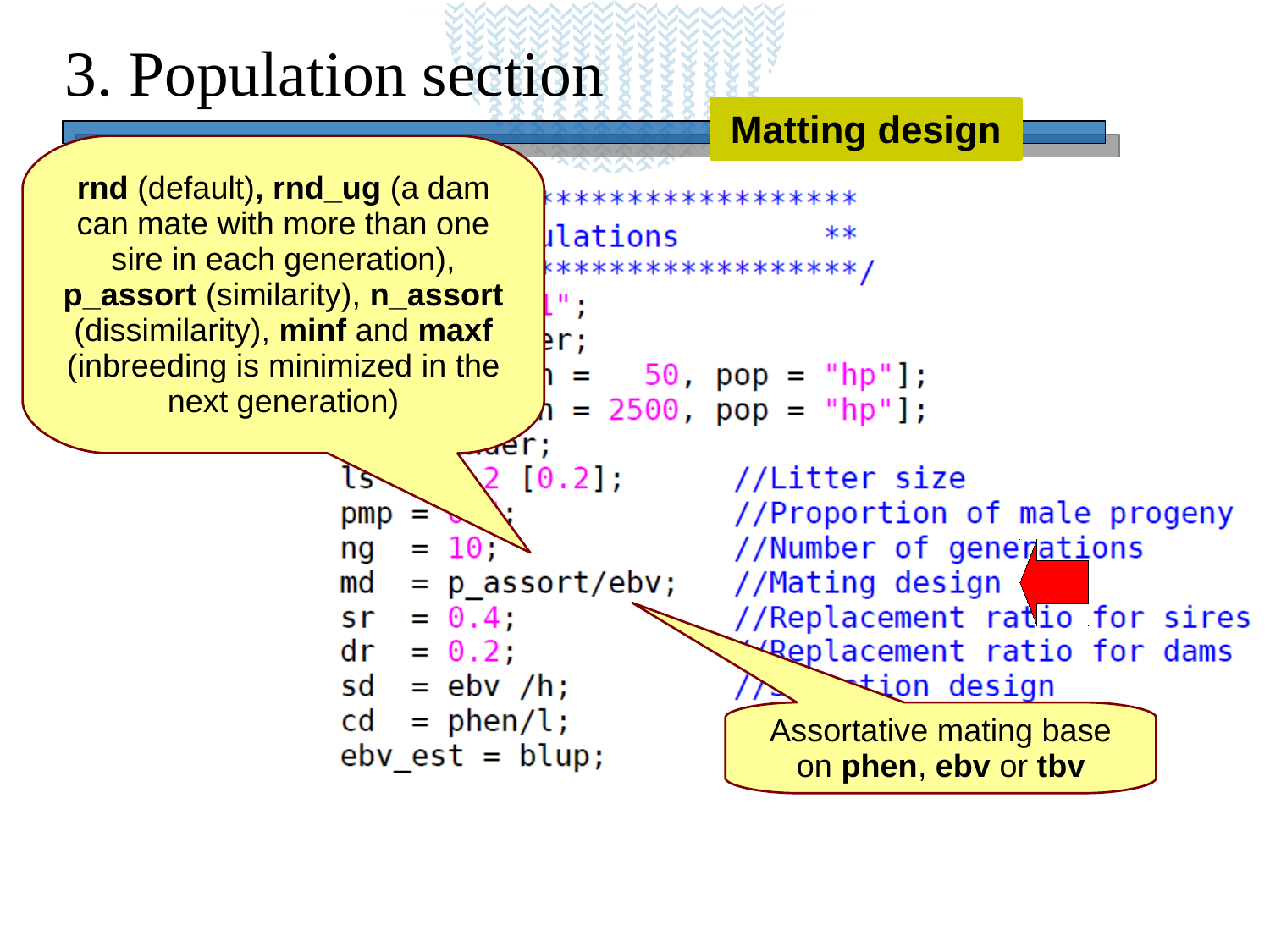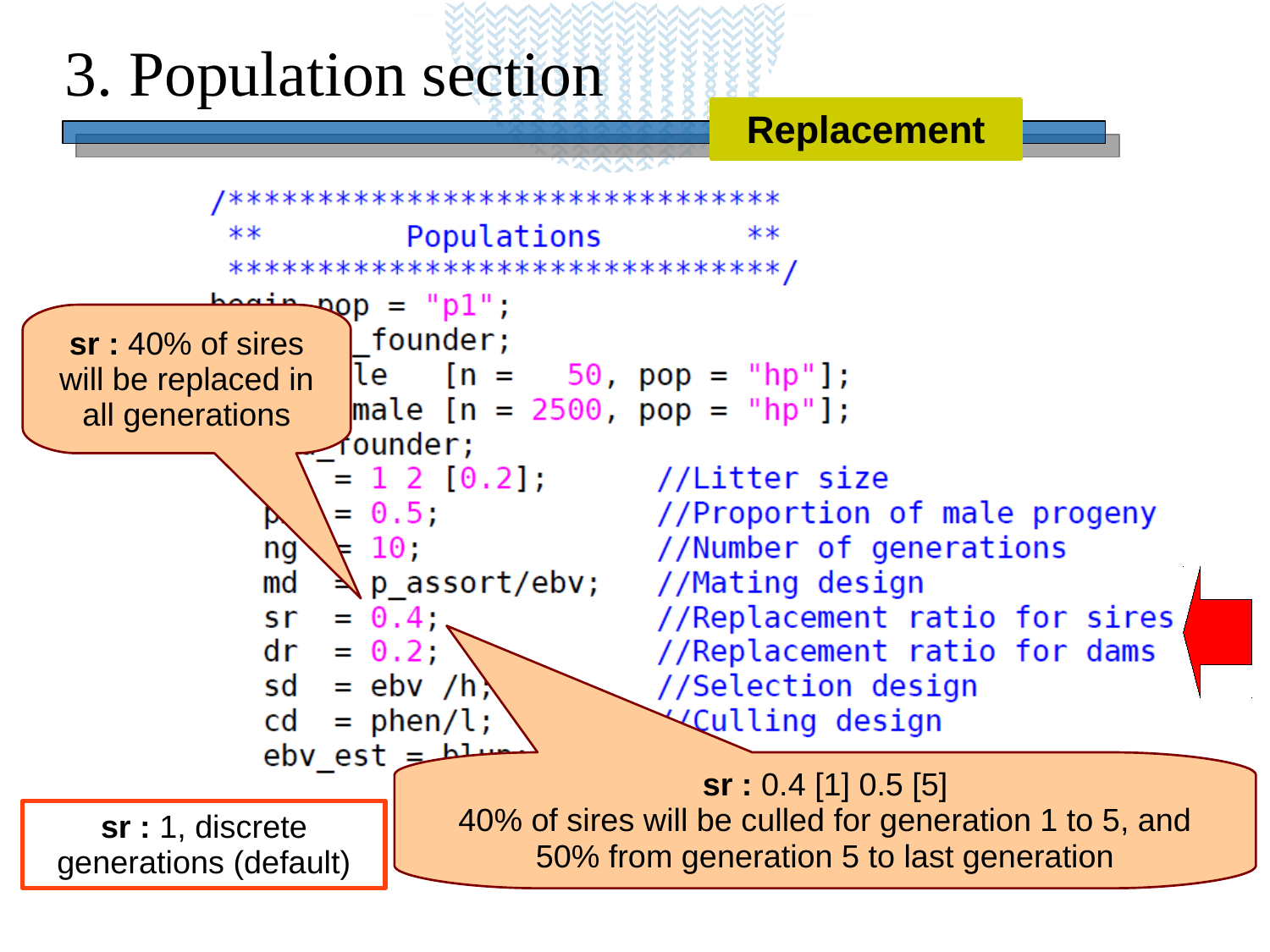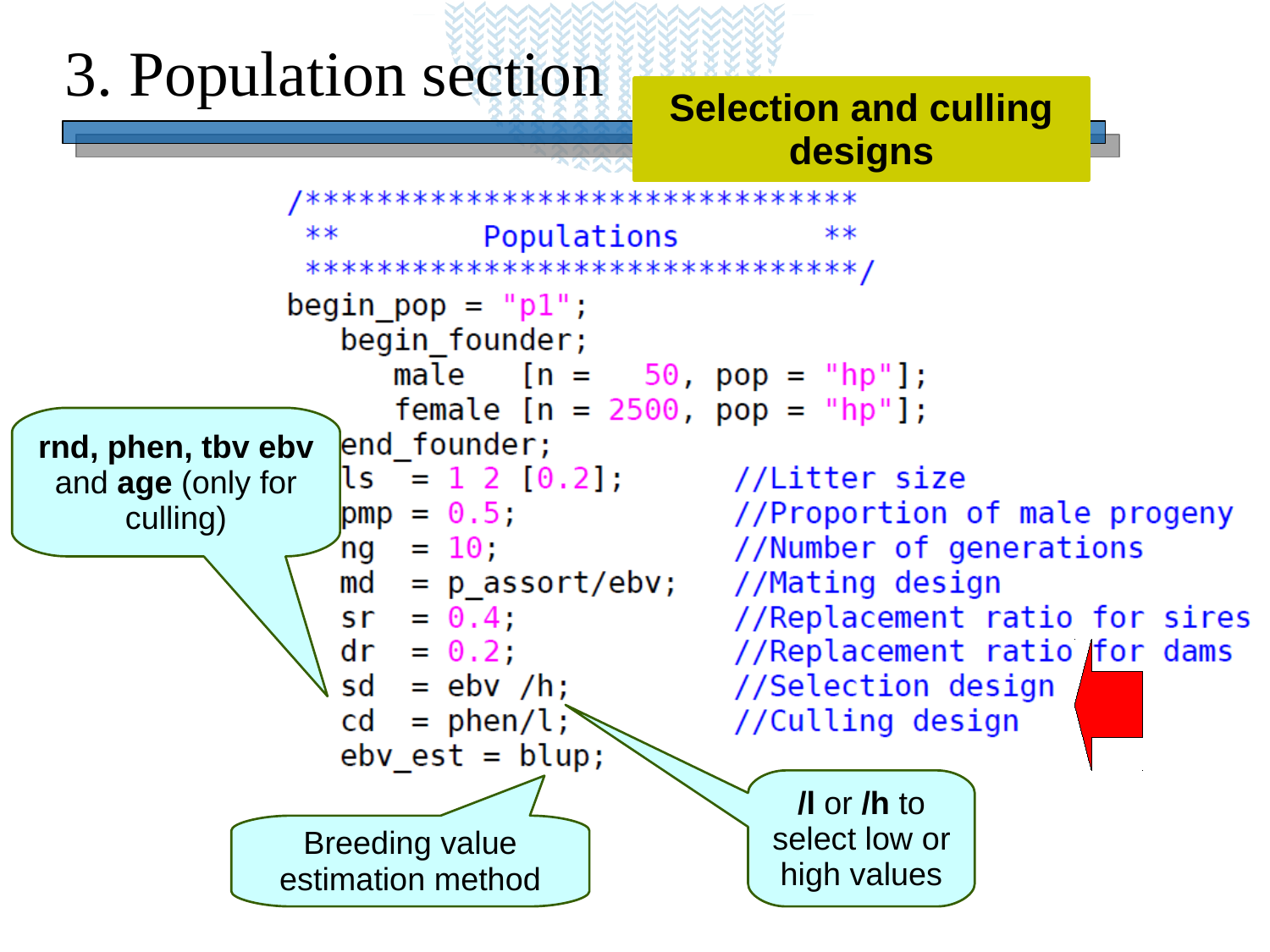

**data:** save individual's data except their genopype (*File name:* 'population name'\_**data**\_'replicate number'.txt

**stat:** save brief statistic on simulated data

**genotype:** save genotype data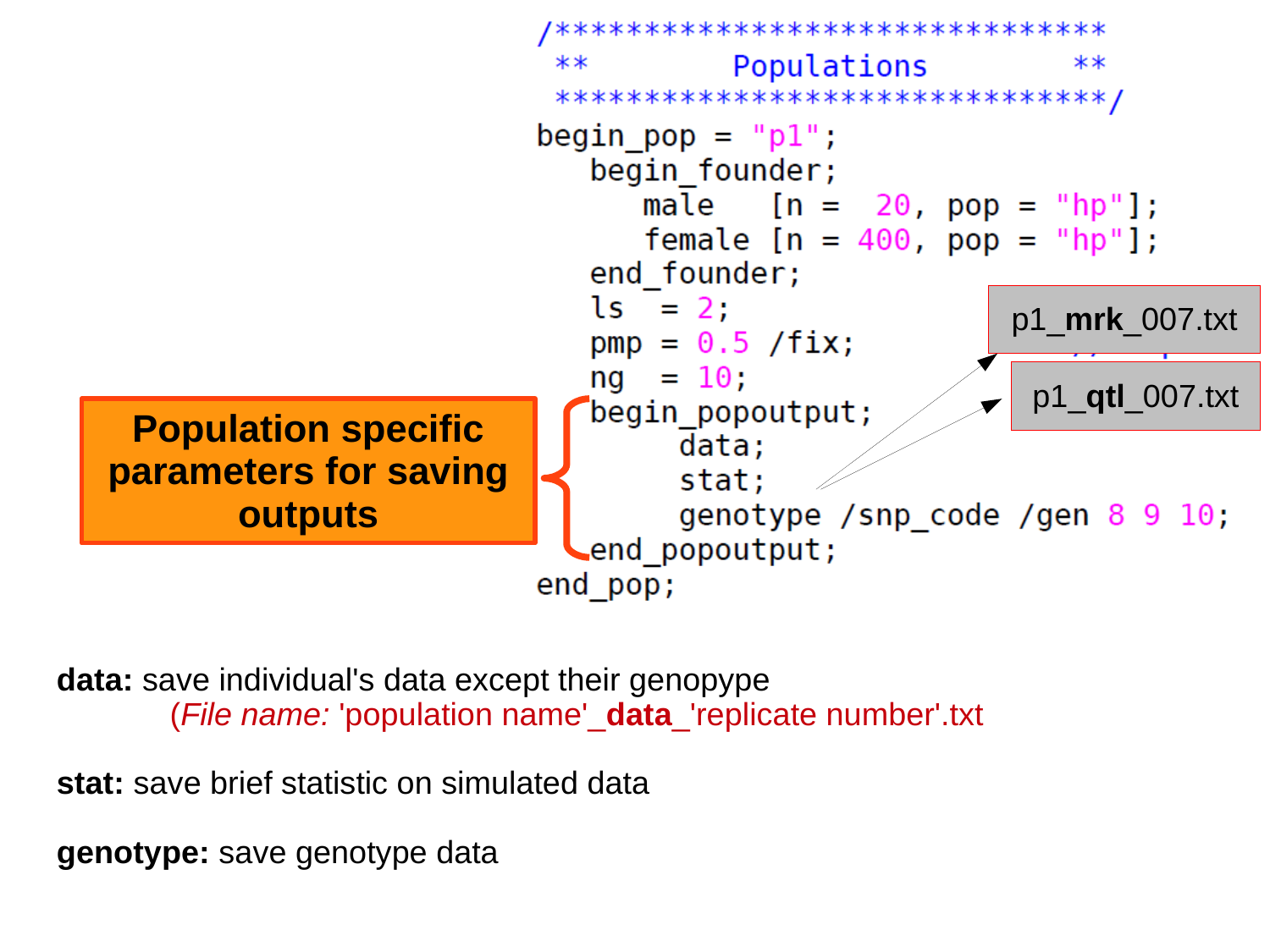### 4. Genome section

#### **Marker information**

#### **Example – 10k SNP panel**



くどどぶ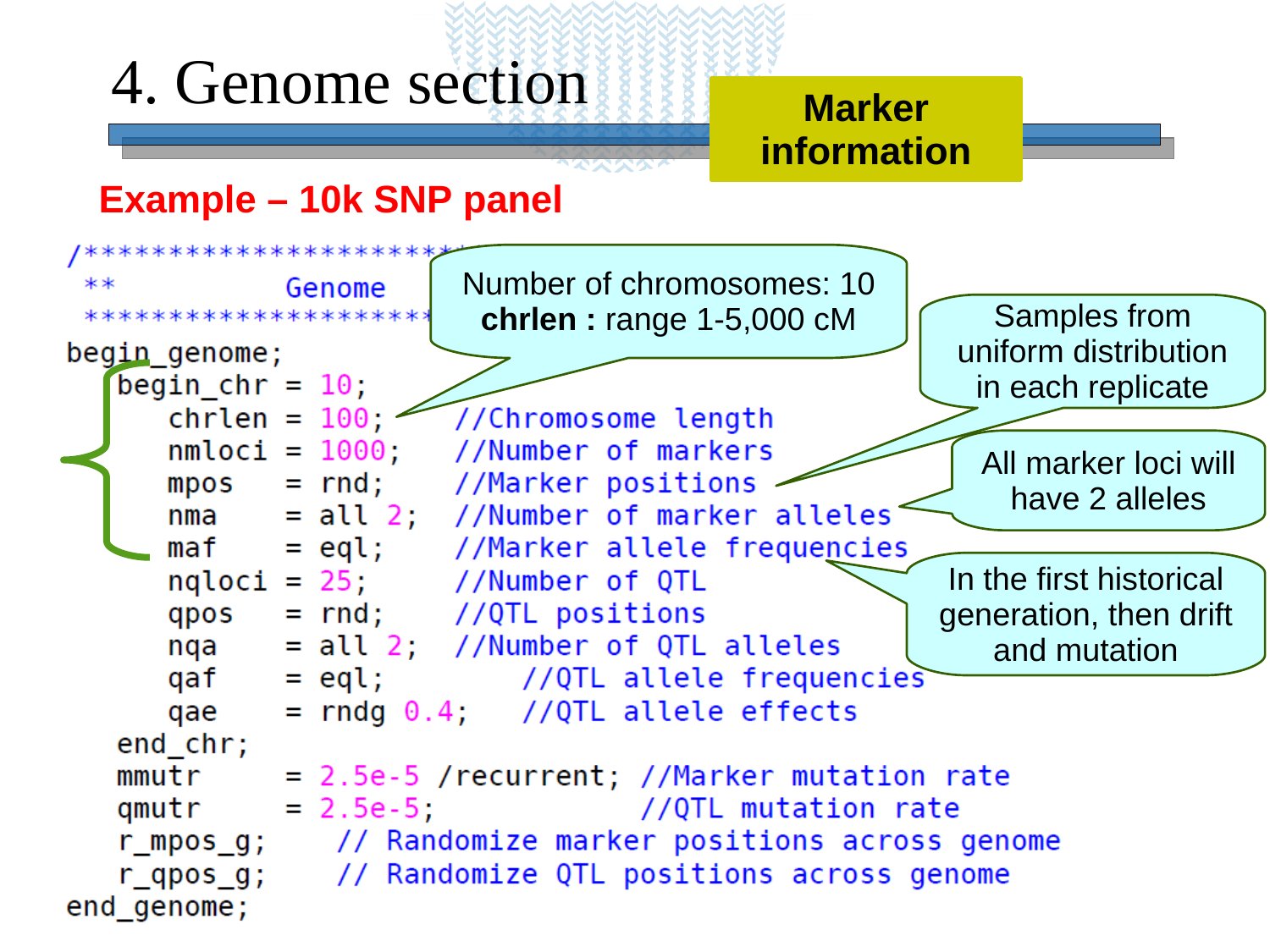#### 4. Genome section

#### **QTL information**

#### **Example – 10k SNP panel**

\*\*\*\*\*\*\*\*\*\*\*\*\*\*\*\*\*\*



スズベ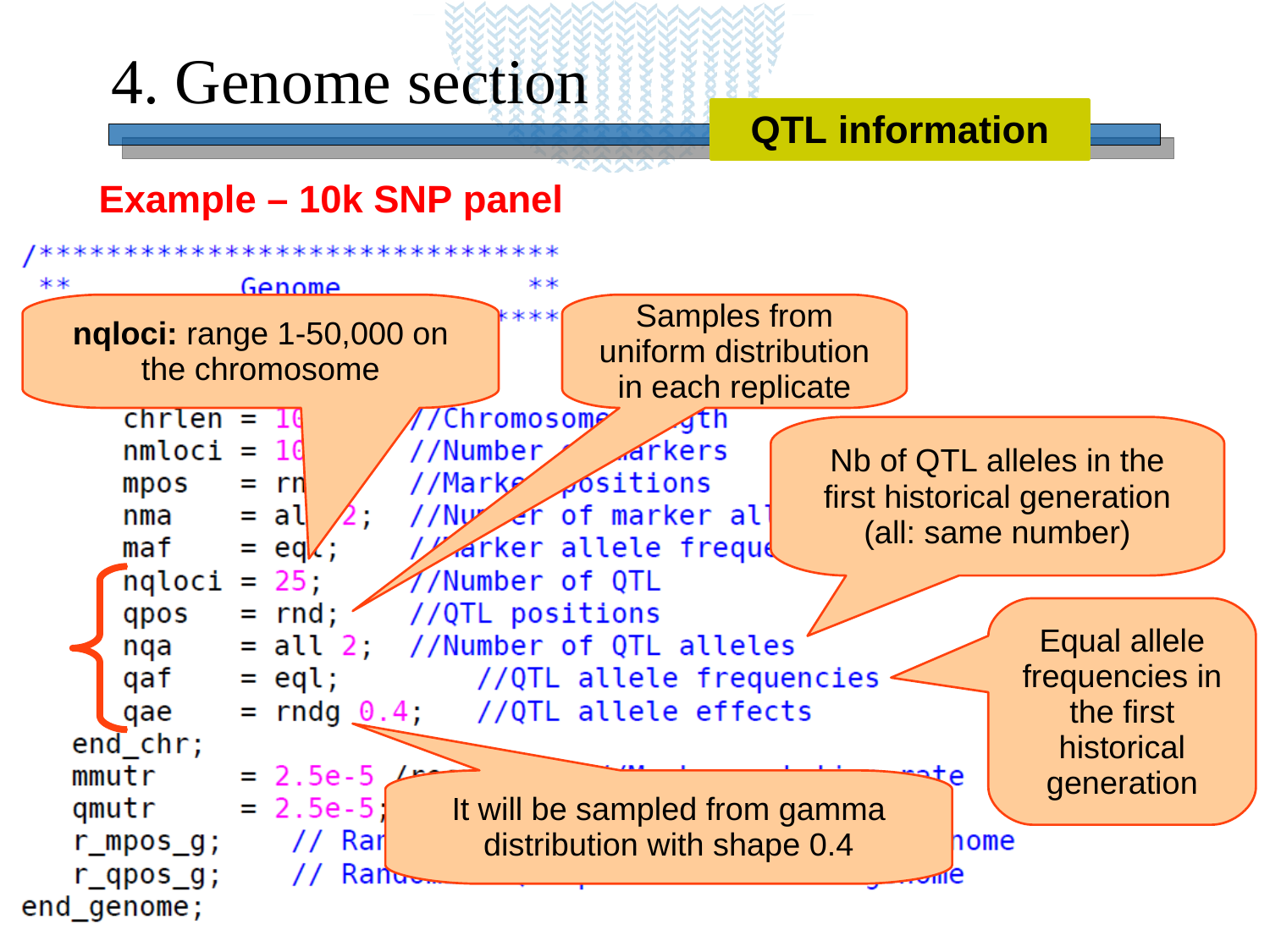

Other possibilities :

**Missing marker/QTL genotypes** Genotyping errors can be simulated (marker/QTL)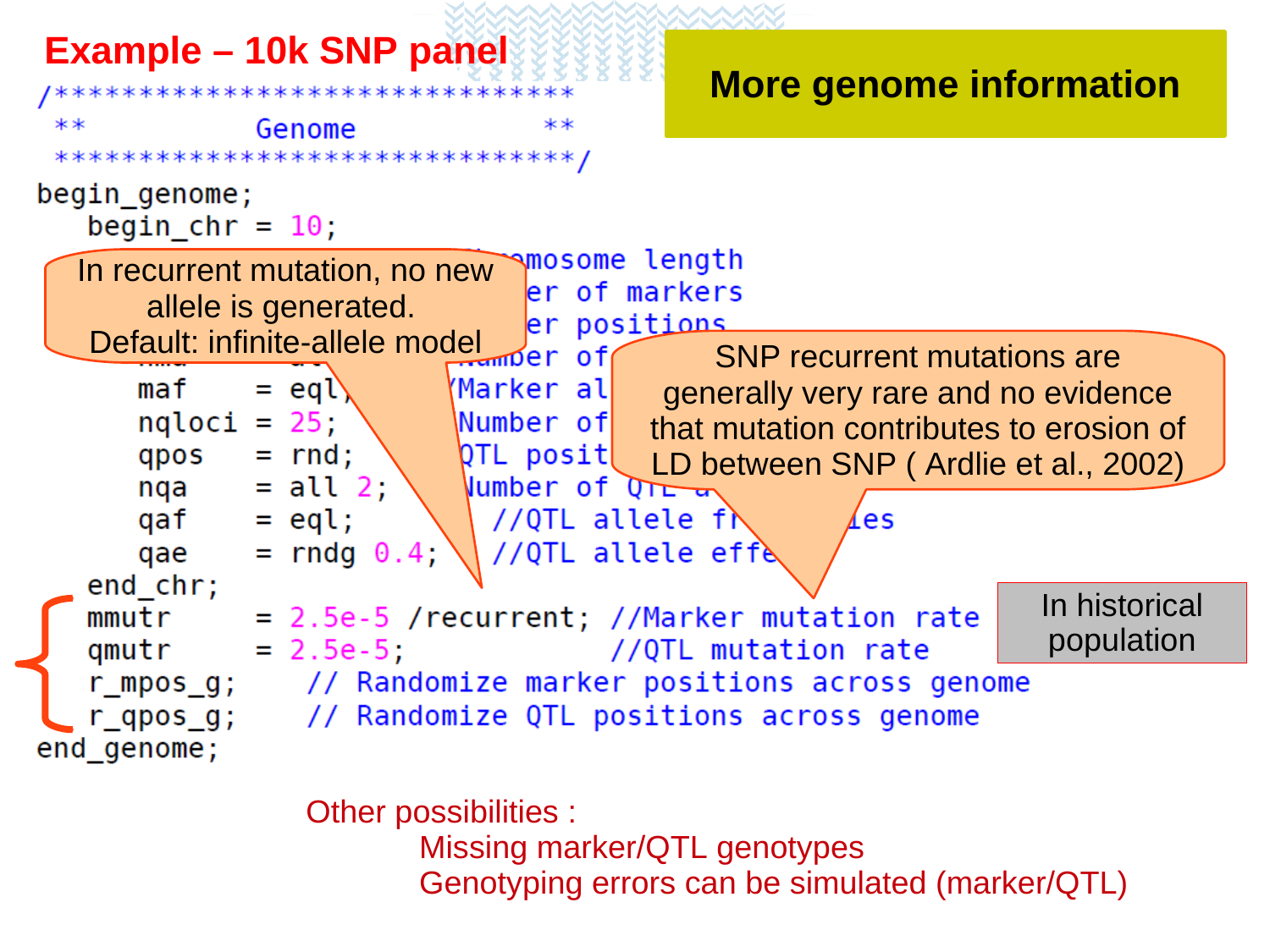### 5. Output section



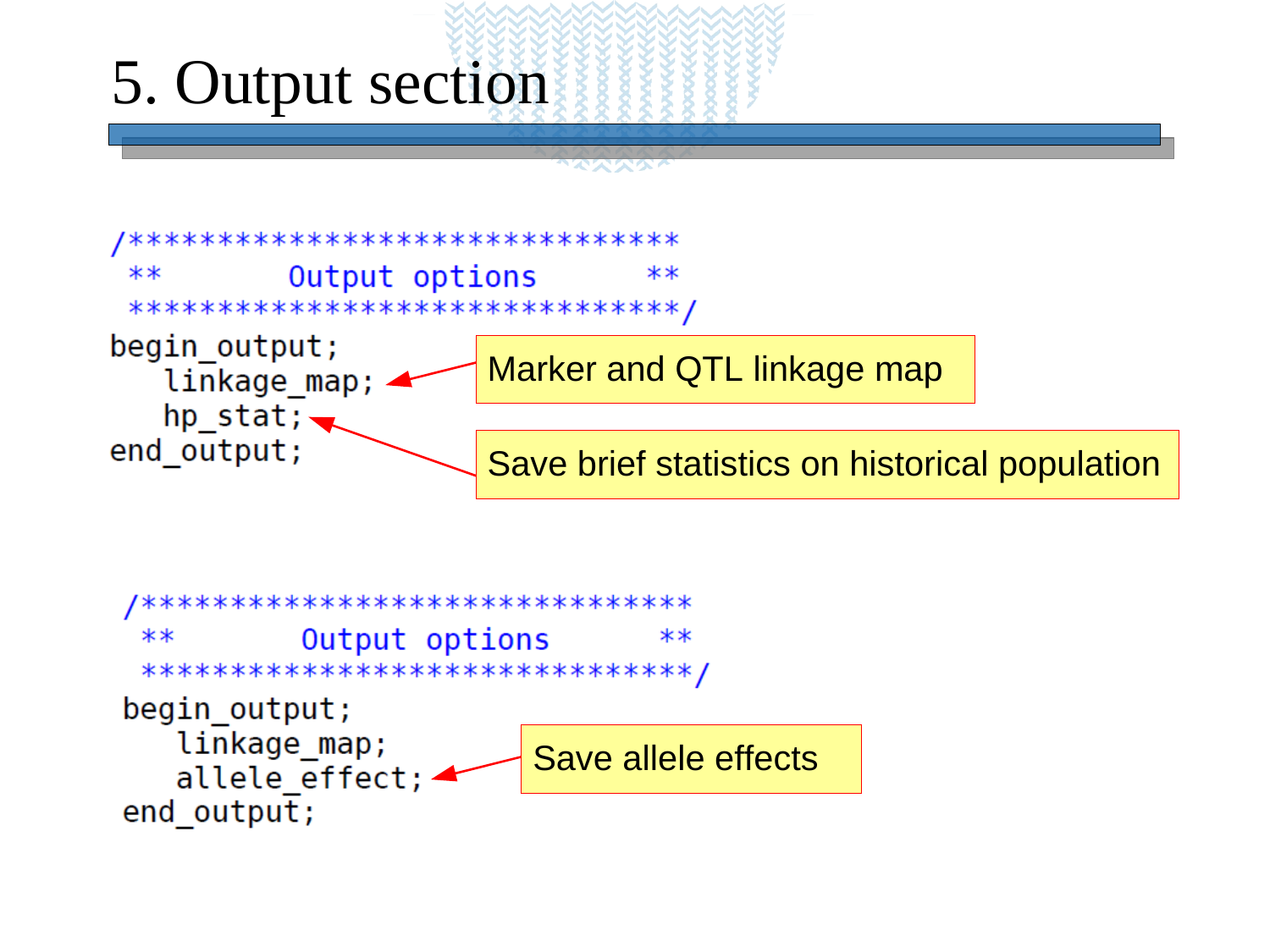

| Example 1    |   |     |   |   |    |                   |  |  |      |      |     |                                                               |  |
|--------------|---|-----|---|---|----|-------------------|--|--|------|------|-----|---------------------------------------------------------------|--|
| Progeny Sire |   | Dam |   |   |    | Sex NMPrg NFPrg F |  |  | Homo | Phen | Res | Polygene QTL                                                  |  |
|              | 0 | 0   | 0 |   | 33 | 27                |  |  |      |      |     | $0.000000$ 0.696797 +1.323314 +0.331291 -0.000000 +0.992023   |  |
|              | 0 | 0   | 0 | м | 21 | 19                |  |  |      |      |     | $0.000000$ $0.695996$ +0.933861 +1.323803 -0.000000 -0.389942 |  |
| 3            | 0 | 0   |   | м | 9  | 11                |  |  |      |      |     | $0.000000$ $0.673574$ +0.903691 -0.106867 -0.000000 +1.010557 |  |
| 4            | 0 |     |   | м | 20 | 20                |  |  |      |      |     | $0.000000$ $0.685385$ +0.502346 +0.068033 -0.000000 +0.434313 |  |
| 5            | 0 | 0   |   | м | 18 | 22                |  |  |      |      |     | $0.000000$ 0.696096 -0.038755 +0.870122 +0.000000 -0.908877   |  |
| 6            | 0 | 0   |   | м | 11 | 9                 |  |  |      |      |     | $0.000000$ 0.692092 +2.246078 +1.202401 +0.000000 +1.043677   |  |
|              | 0 | 0   |   | м | 34 | 26                |  |  |      |      |     | $0.000000$ 0.704304 +1.312932 +1.393522 +0.000000 -0.080591   |  |
| 8            | 0 | Θ   |   |   | つつ | 18                |  |  |      |      |     | $0.000000$ 0.692793 +1.375544 +1.060612 +0.000000 +0.314932   |  |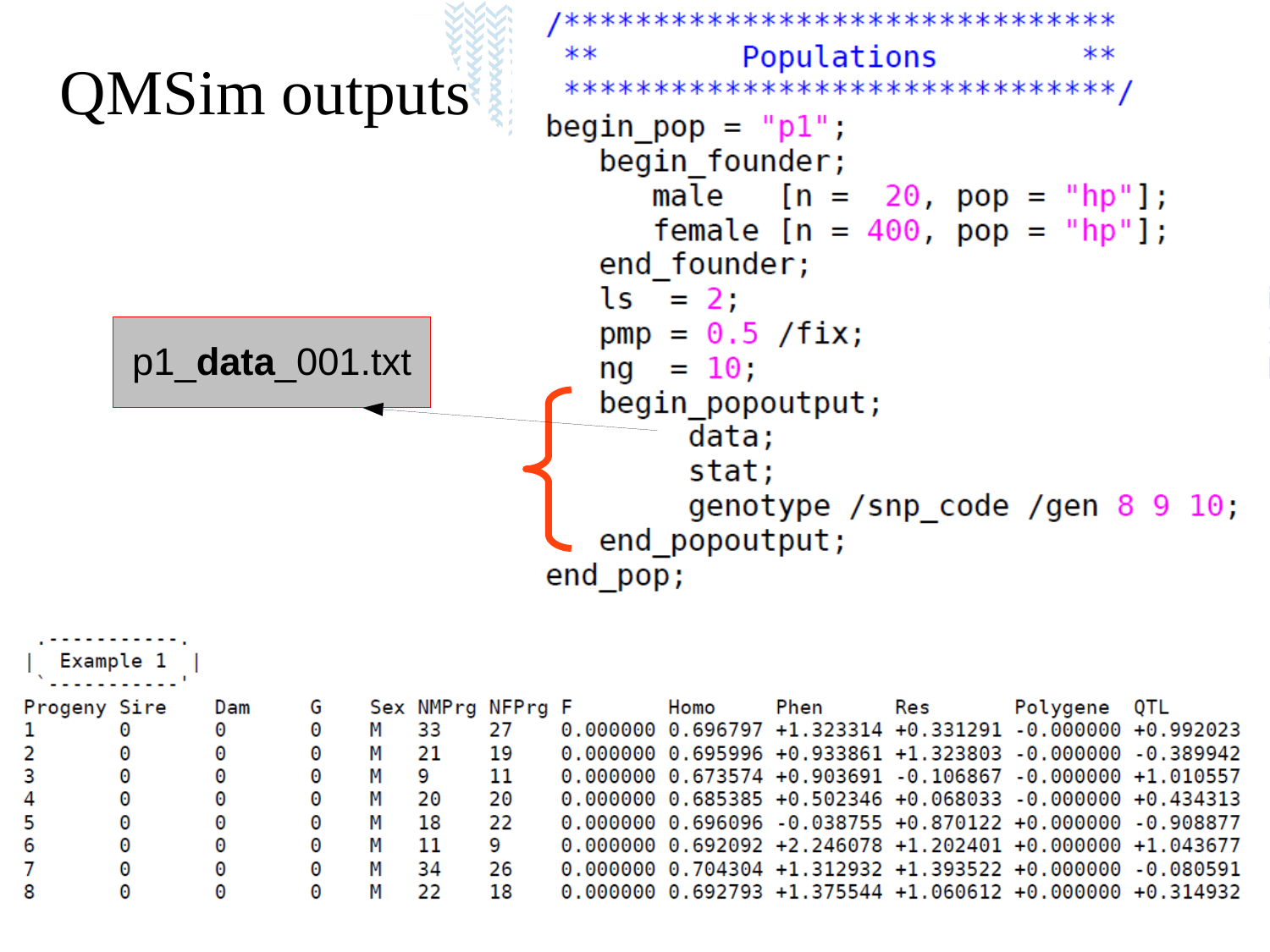|         |             |                       |               |               |                                     |               |     |          | begin_popoutput;                                                   |                            |     |
|---------|-------------|-----------------------|---------------|---------------|-------------------------------------|---------------|-----|----------|--------------------------------------------------------------------|----------------------------|-----|
|         |             |                       |               |               | p1 stat 001.txt                     |               |     |          | data;                                                              |                            |     |
|         | Example $1$ |                       |               |               |                                     |               |     |          | stat;                                                              |                            |     |
|         |             |                       |               |               |                                     |               |     |          |                                                                    | genotype /gen $8\,9\,10$ ; |     |
|         |             |                       |               | Inbreeding -- |                                     |               |     |          | end popoutput;                                                     |                            |     |
|         |             |                       |               | Inbred        | All                                 |               |     | end_pop; |                                                                    |                            |     |
| Gen.    |             | No.                   |               |               | Mean SD Mean                        | SD            |     |          |                                                                    |                            |     |
| 0       |             | $\boldsymbol{\Theta}$ |               |               | $0.0000$ $0.0000$ $0.0000$ $0.0000$ |               |     |          |                                                                    |                            |     |
| 1       |             | $\boldsymbol{\Theta}$ |               | 0.0000 0.0000 |                                     | 0.000000.0000 |     |          |                                                                    |                            |     |
|         |             |                       |               |               | ------ Homozygosity --------------- |               |     |          |                                                                    |                            |     |
| Gen.    |             |                       |               | Mean          |                                     | SD            |     |          |                                                                    |                            |     |
| 0       |             |                       |               |               | $0.68254159$ $0.01207245$           |               |     |          |                                                                    |                            |     |
| 1       |             |                       |               | 0.68200626    |                                     | 0.01103250    |     |          |                                                                    |                            |     |
|         |             |                       |               |               |                                     |               |     |          |                                                                    |                            |     |
|         |             |                       |               |               | --------- Phenotype ----------      |               |     |          |                                                                    |                            |     |
| Gen.    |             |                       |               | Mean          |                                     | SD            |     |          |                                                                    |                            |     |
| 0       |             |                       |               | 0.08440969    | 1.01093563                          |               |     |          |                                                                    |                            |     |
| 1       |             |                       |               | 0.04504056    |                                     | 1.02152016    |     |          |                                                                    |                            |     |
|         |             |                       |               |               |                                     |               |     |          |                                                                    |                            |     |
| Gen.    |             |                       |               | Mean          |                                     | SD            |     |          |                                                                    |                            |     |
| 0       |             |                       |               | 0.04889285    |                                     | 0.56092140    |     |          |                                                                    |                            |     |
| 1       |             |                       |               | -0.00533798   |                                     | 0.55392545    |     |          |                                                                    |                            |     |
|         |             |                       |               |               |                                     |               |     |          | Brief structure                                                    |                            |     |
| Gen.    |             |                       |               |               |                                     |               |     |          | Progeny Male% Male Selected Female Selected Sire Culled Dam Culled |                            |     |
| 0       |             |                       | 420 0.047619  | 20            | 0                                   | 400           |     | 0<br>0   | 0                                                                  | 0                          | 0   |
| 1       |             |                       | 400 0.500000  | 200           | 8                                   | 200           | 80  | 20       | 8                                                                  | 400                        | 80  |
| 2       |             |                       | 400 0.500000  | 200           | 8                                   | 200           | 80  | 20       | 8                                                                  | 400                        | 80  |
| 3       |             |                       | 400 0.500000  | 200           | 8                                   | 200           | 80  | 20       | 8                                                                  | 400                        | 80  |
| 4       |             |                       | 400 0.500000  | 200           | 8                                   | 200           | 80  | 20       | 8                                                                  | 400                        | 80  |
| 5       |             |                       | 400 0.500000  | 200           | 0                                   | 200           |     | 20<br>0  | 0                                                                  | 400                        | 0   |
| Overall |             |                       | 2420 0.421488 | 1020          | 32                                  | 1400          | 320 | 100      | 32                                                                 | 2000                       | 320 |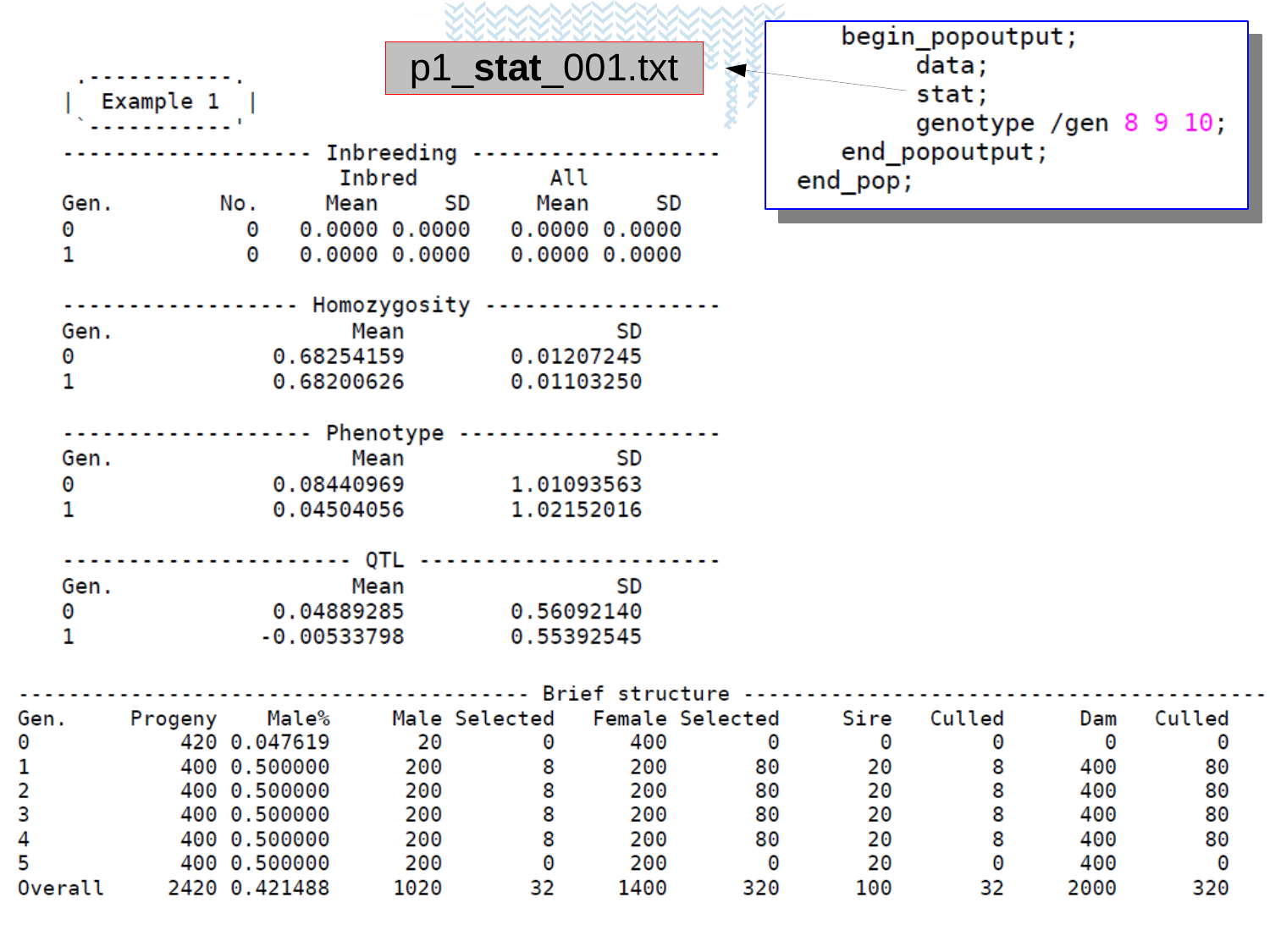

2 2 2 2 2 2 2 2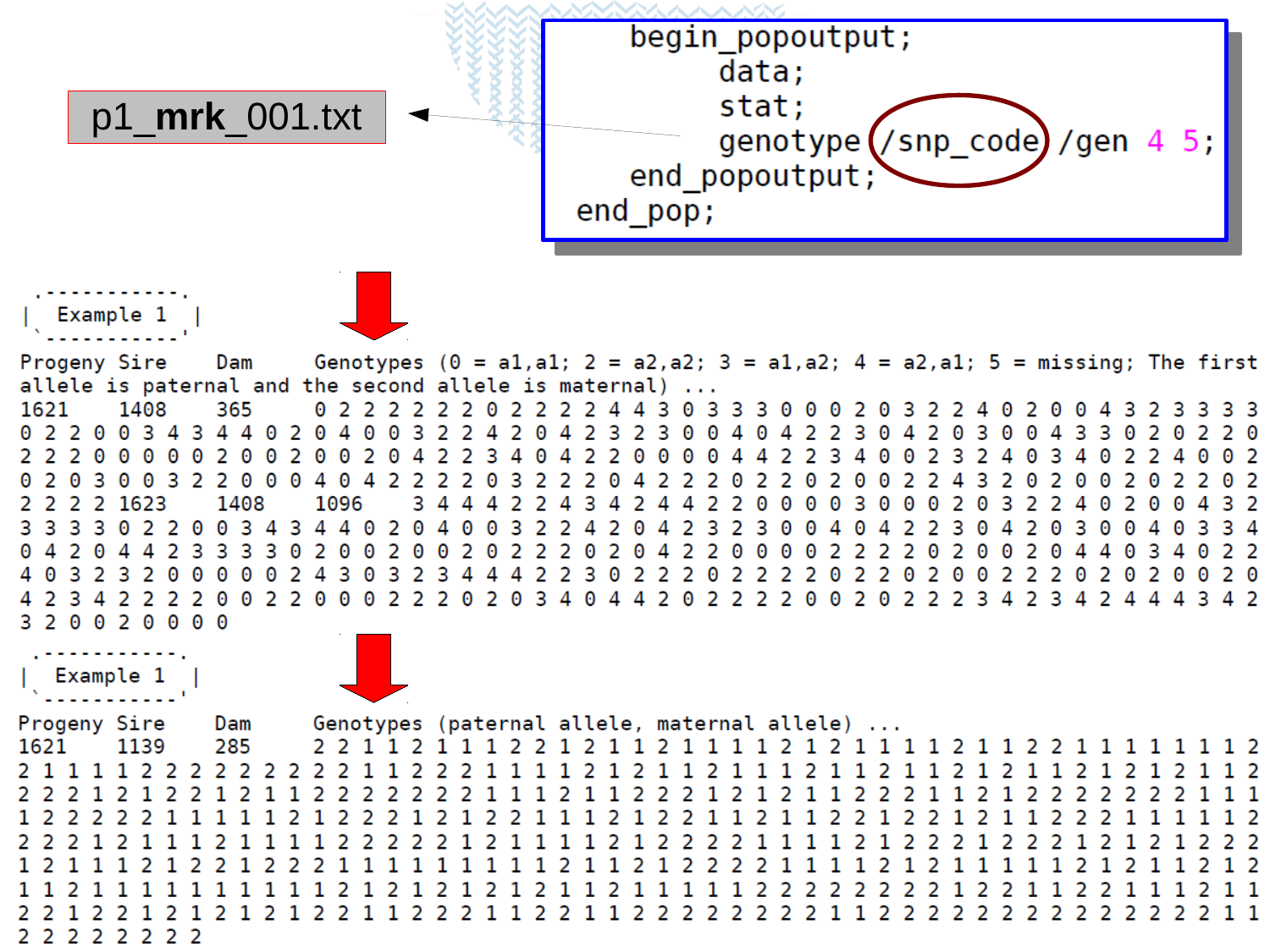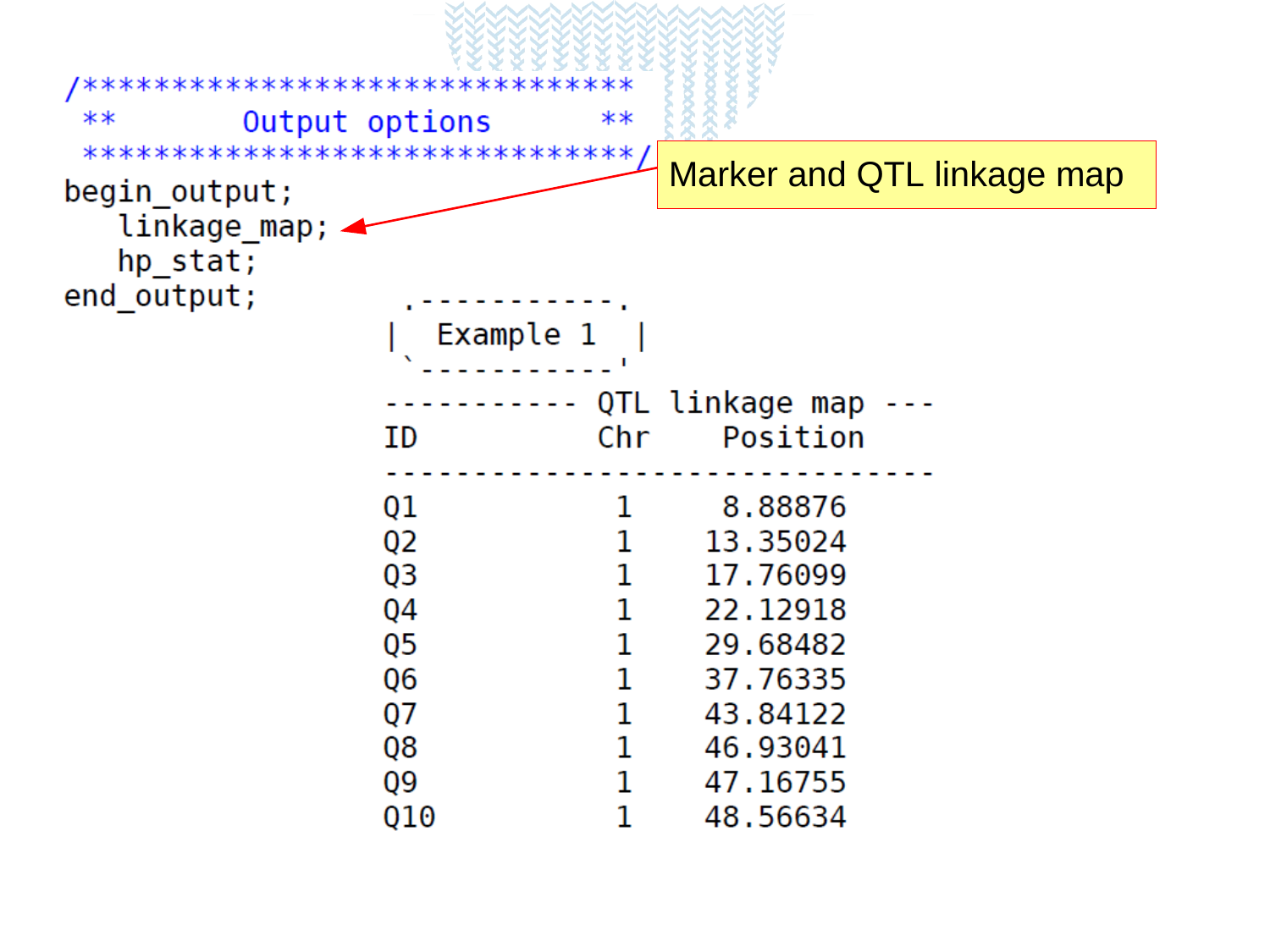| /********************************                                                                                                          |                                                               |                                                                                 |                                                          |                                   |                                   |                                   |
|--------------------------------------------------------------------------------------------------------------------------------------------|---------------------------------------------------------------|---------------------------------------------------------------------------------|----------------------------------------------------------|-----------------------------------|-----------------------------------|-----------------------------------|
| $***$<br>Output options<br>***************************                                                                                     |                                                               | Save brief statistics on historical population                                  |                                                          |                                   |                                   |                                   |
| begin output;<br>linkage_map;<br>hp stat; $\blacktriangle$<br>end output;                                                                  |                                                               |                                                                                 |                                                          |                                   |                                   |                                   |
| $ \sum_{i=1}^{n}$ Example 1                                                                                                                |                                                               |                                                                                 |                                                          |                                   |                                   |                                   |
| ------ Statistics for the last historical generation --------------<br>Scaled QTL mean (var)<br>QTL scale factor<br>Polygenic mean (var) : | $\, \cdot \qquad \, -0.00000 \; \; (0.3)$<br>$\ddots$ 1.64027 | 0.00000(0)                                                                      |                                                          |                                   |                                   |                                   |
| Chromosome length (male) :<br>Chromosome length (female) :                                                                                 | Overall<br>3000.000<br>3000.000                               | Chr1<br>100.000<br>100.000                                                      | Chr2<br>100.000<br>100.000                               | Chr3<br>100.000<br>100.000        | Chr4<br>100.000<br>100.000        | Chr5<br>100.000<br>100.000        |
| No. loci<br>No. markers<br>No. QTL<br>No. non-seg. loci<br>No. non-seg. markers<br>No. non-seg. QTL                                        |                                                               | 358<br>10740<br>9990<br>333<br>750<br>25<br>47<br>1241<br>89<br>2<br>45<br>1152 | 358<br>333<br>25<br>30<br>з<br>27                        | 358<br>333<br>25<br>45<br>4<br>41 | 358<br>333<br>25<br>39<br>2<br>37 | 358<br>333<br>25<br>43<br>5<br>38 |
| Density in total<br>Density for markers<br>Density for QTL                                                                                 | 3.58000<br>3.33000<br>0.25000                                 | female<br>male                                                                  | 3.58000 per 1 cM<br>3.33000 per 1 cM<br>0.25000 per 1 cM |                                   |                                   |                                   |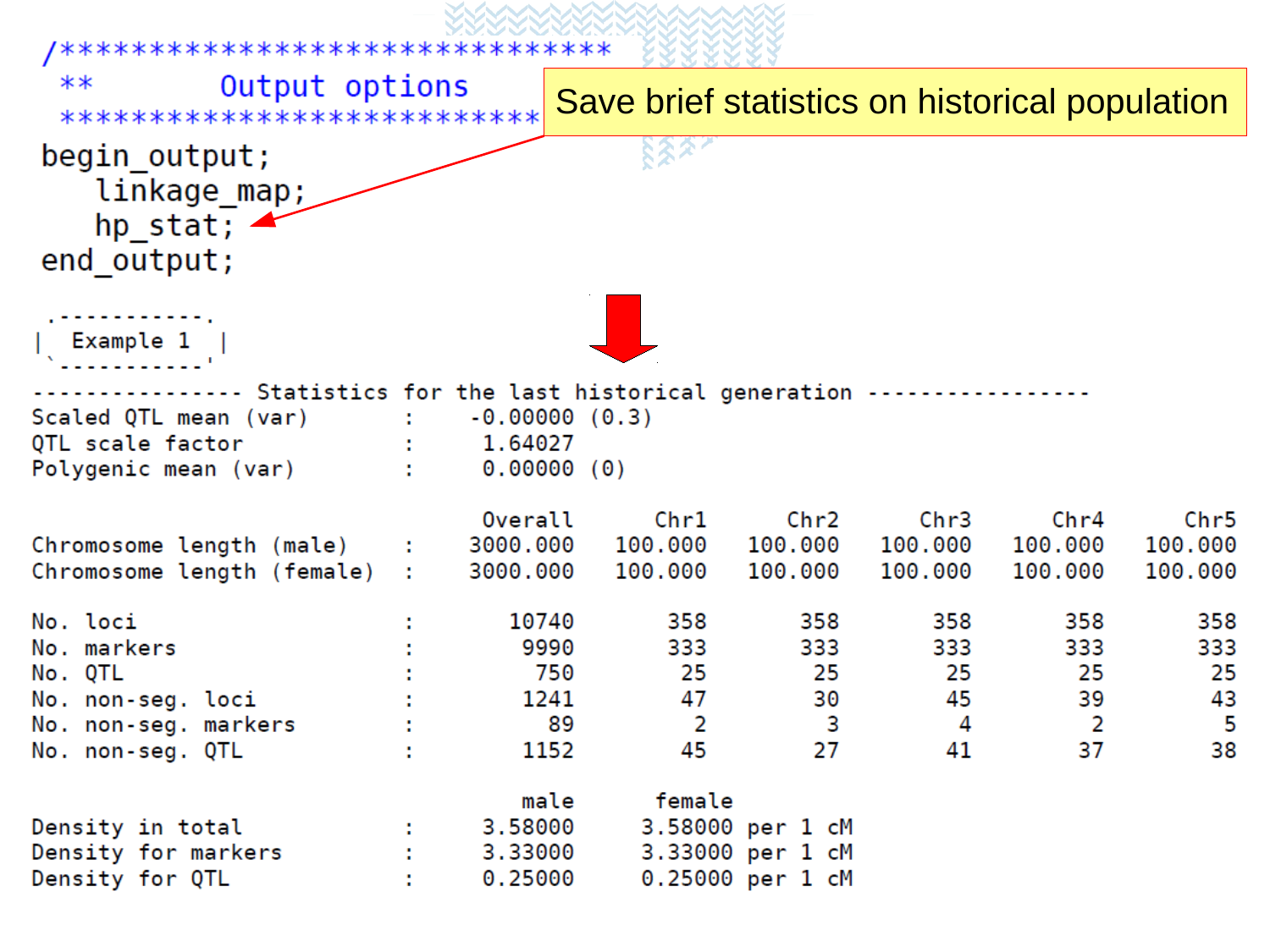| ****************************                                           |  |
|------------------------------------------------------------------------|--|
| $***$<br>Output options<br>$***$                                       |  |
| *********************************                                      |  |
| begin output;                                                          |  |
| linkage map;<br>Save allele effects                                    |  |
| allele effect;                                                         |  |
| end output;                                                            |  |
|                                                                        |  |
|                                                                        |  |
| Example 1                                                              |  |
|                                                                        |  |
| Chr<br>Allele:Effect<br>ΙD                                             |  |
|                                                                        |  |
| Q1<br>1: 0.066403<br>2: -0.001068<br>1<br>$1:-0.050405$<br>2: 0.031267 |  |
| Q2<br>1<br>1<br>$1: -0.006917$ 2: 0.009631                             |  |
| Q3<br>1<br>1:-0.000543<br>2: 0.000171<br>Q4                            |  |
| 1<br>Q5<br>1:-0.001498<br>2: 0.004858                                  |  |
| 1<br>Q6<br>1: 0.001299<br>$2: -0.000535$                               |  |
| Q7<br>2: 0.000000                                                      |  |
| 1<br>Q8<br>2: 0.003374<br>$1: -0.004849$                               |  |
| 1<br>Q9<br>$1: -0.014103$<br>2: 0.018606                               |  |
| 1<br>Q10<br>1: 0.048198<br>$2: -0.006161$                              |  |
| 1<br>Q11<br>1: 0.000189<br>$2: -0.001423$                              |  |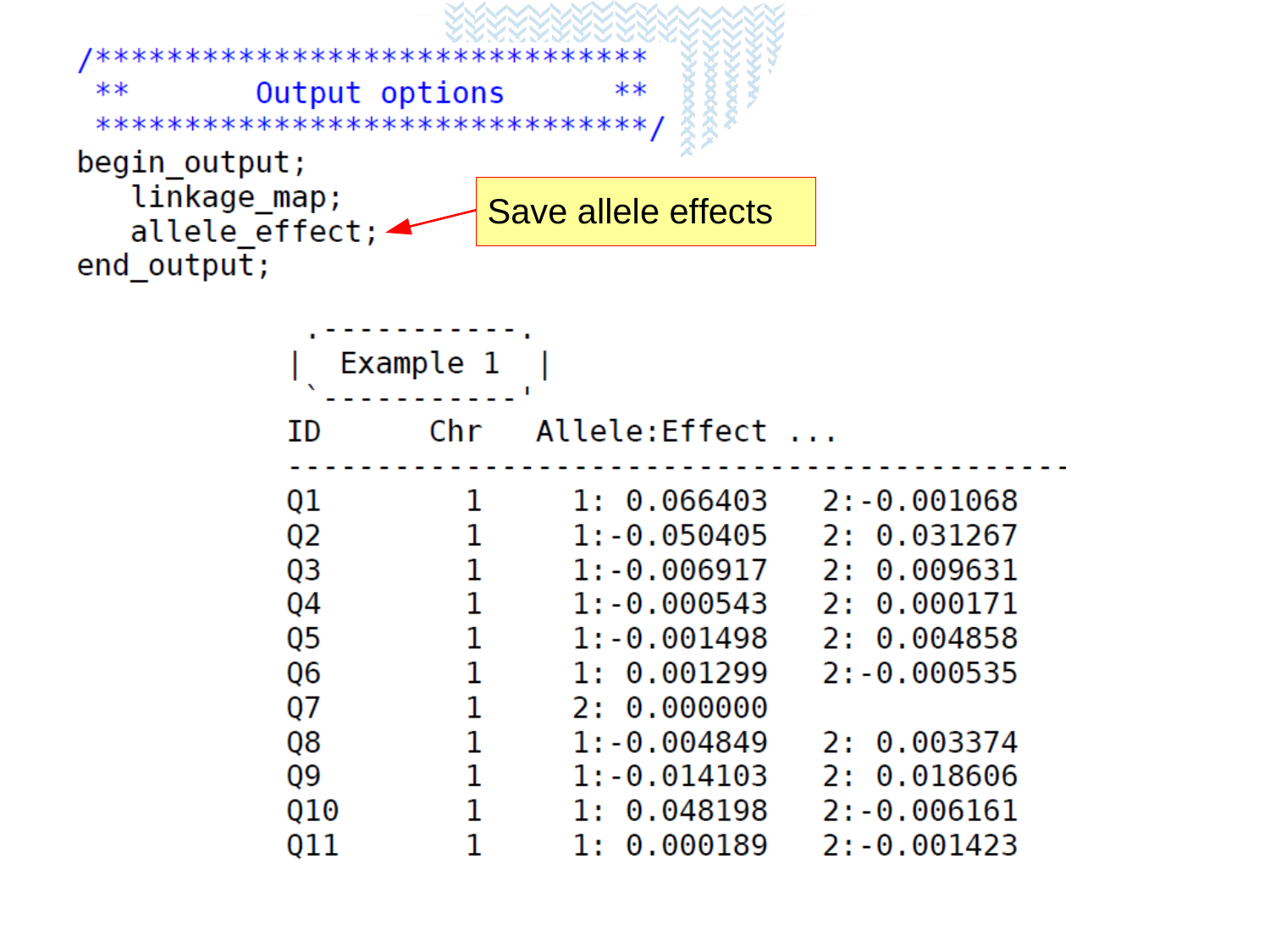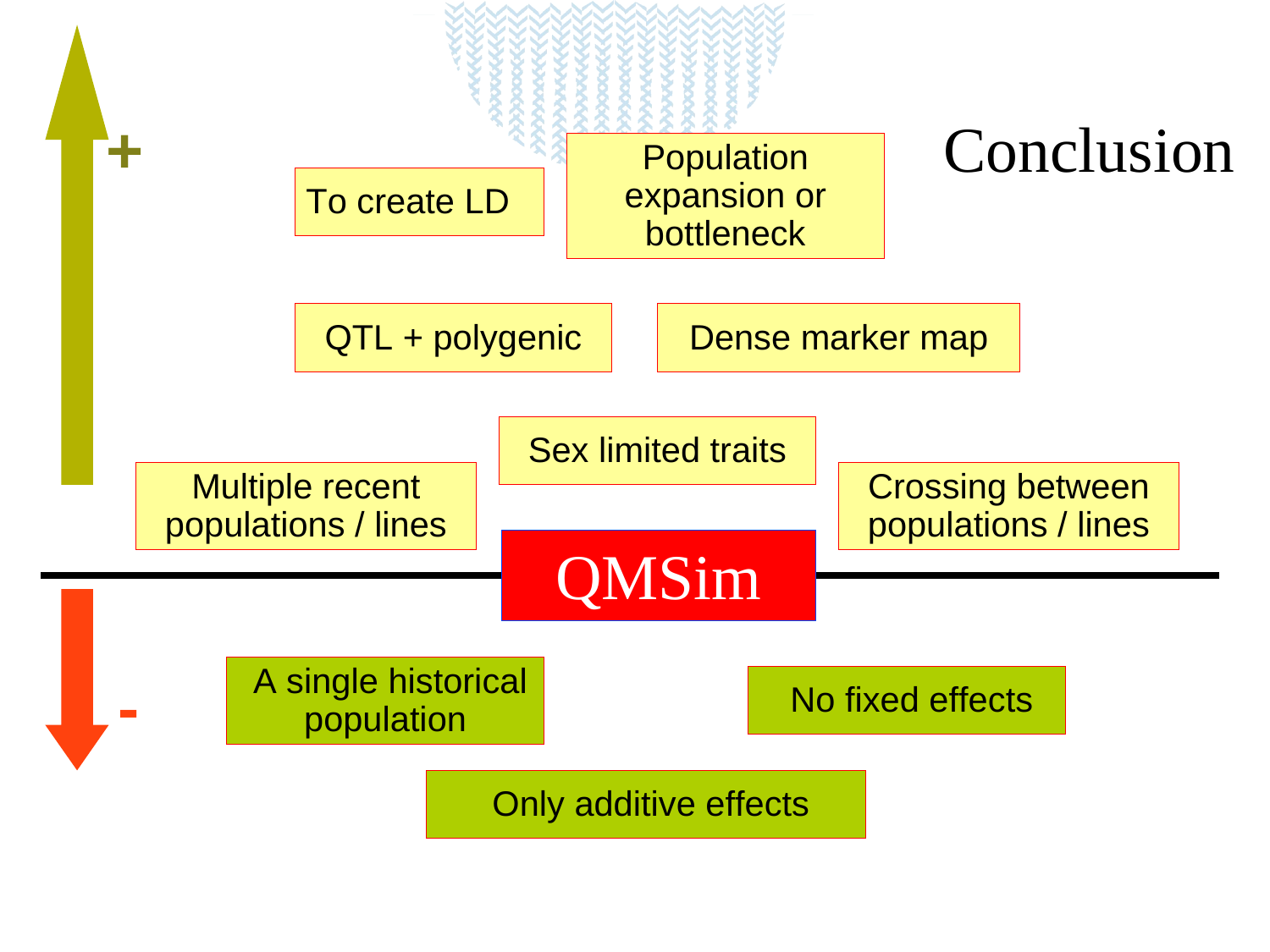## Genomic selection : validation